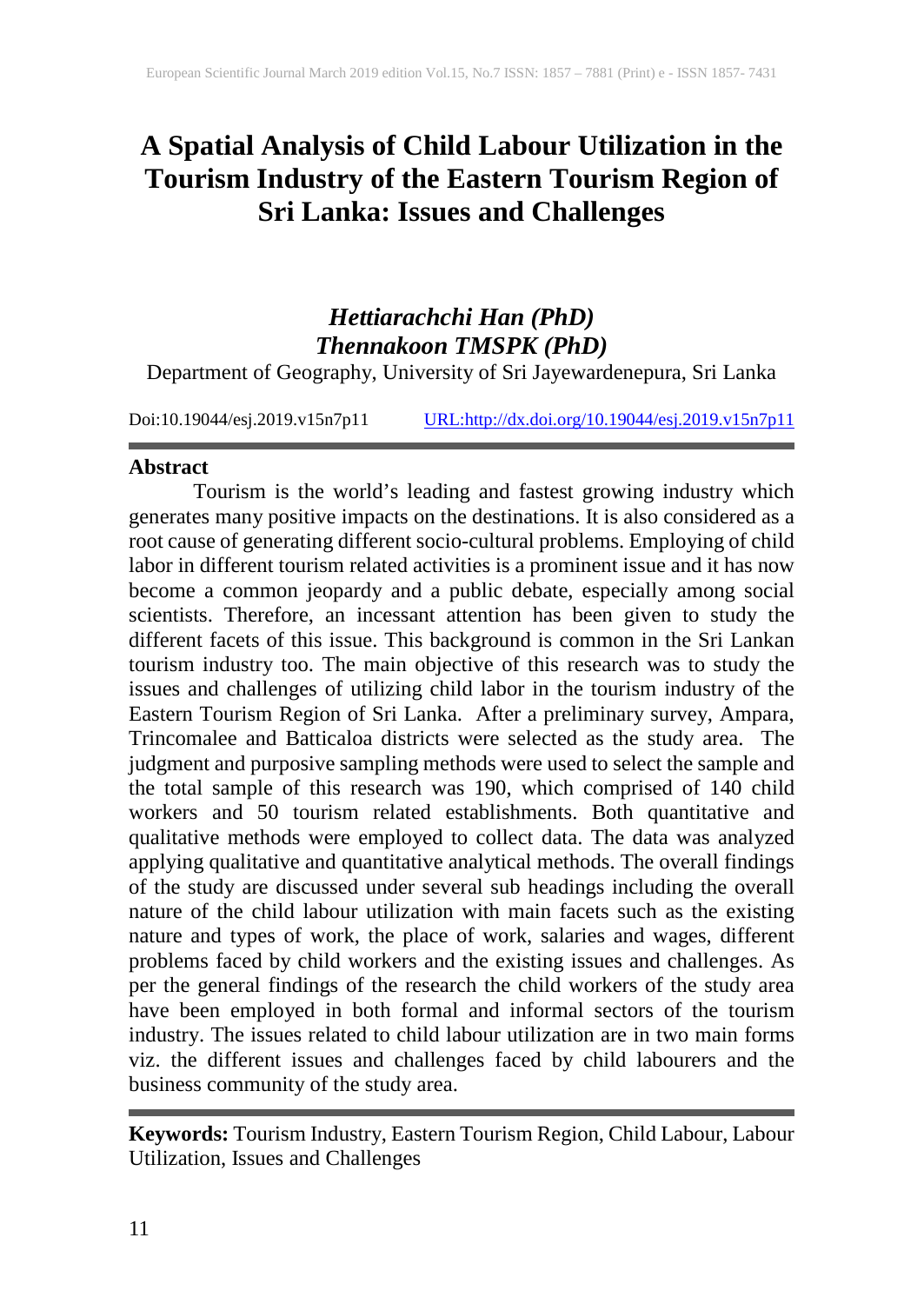#### **Introduction**

Tourism is the world's leading and fastest growing industry which generates millions of employment opportunities. It has been identified as a significant strategy in the process of socio economic development of different countries of the world. As a result of that, a paramount attention has been given to promote it as a mechanism to accrue different benefits. Though, tourism has various social, economic, cultural, psychological and environmental impacts, it is also considered as a root cause of generating different socio-cultural problems. Among these diverse social problems, employing of child labor in different tourism related activities is a prominent issue. This problem is more common in developing countries. Due to various reasons, employing child labour in tourism has become a social issue in these countries. They have being employed in extremely hard working conditions without even being paid fairly, protection for their long strained working hours sometimes under very unhealthy and dangerous conditions. The common type of employments in which the child labour is being employed are bellboys, waiters or waitresses, kitchen helpers, assistants in tourism related construction sites, janitors, watchers or caretakers of tourist sites including adventure parks and other attractions, helpers in recreational activities, sellers of different items in and around tourist attractions or waysides and operatives in communications and internet cafes. Employing children in such capacities is a common jeopardy which becomes a public debate especially among social scientists.

Use of child labour in the tourism industry is an international contemporary social problem. Therefore, an incessant attention has been given to study the different facets of this issue. As a result of these unceasing efforts, policies and legislations have now being formulated and implemented in different countries with the main aim of eradicating the different problems associated with child labor utilization. At the same time, reduction of negative impacts including the child labour utilization is important because it is considered as a key indicator of the sustainable development of tourism industry.

Over the last few years, the tourism industry of Sri Lanka has become one of the main activities in the economic agenda of the country. This is due to different reasons such as the generation of more employment opportunities, high level of contribution to the Gross Domestic Production (GDP), peripheral regional development etc. Even though, many impacts are positive and significant, there are different problems which are considered as negative and perilous. Employing of child labour is more common among these noticeable negative impacts. Due to different reasons, attention has now been paid to alleviate the diverse issues of child labour utilization in tourism. Since, a study which focuses on issues and challenges of utilizing child labor in the tourism industry and the finding of the study will create a sound platform to mitigate,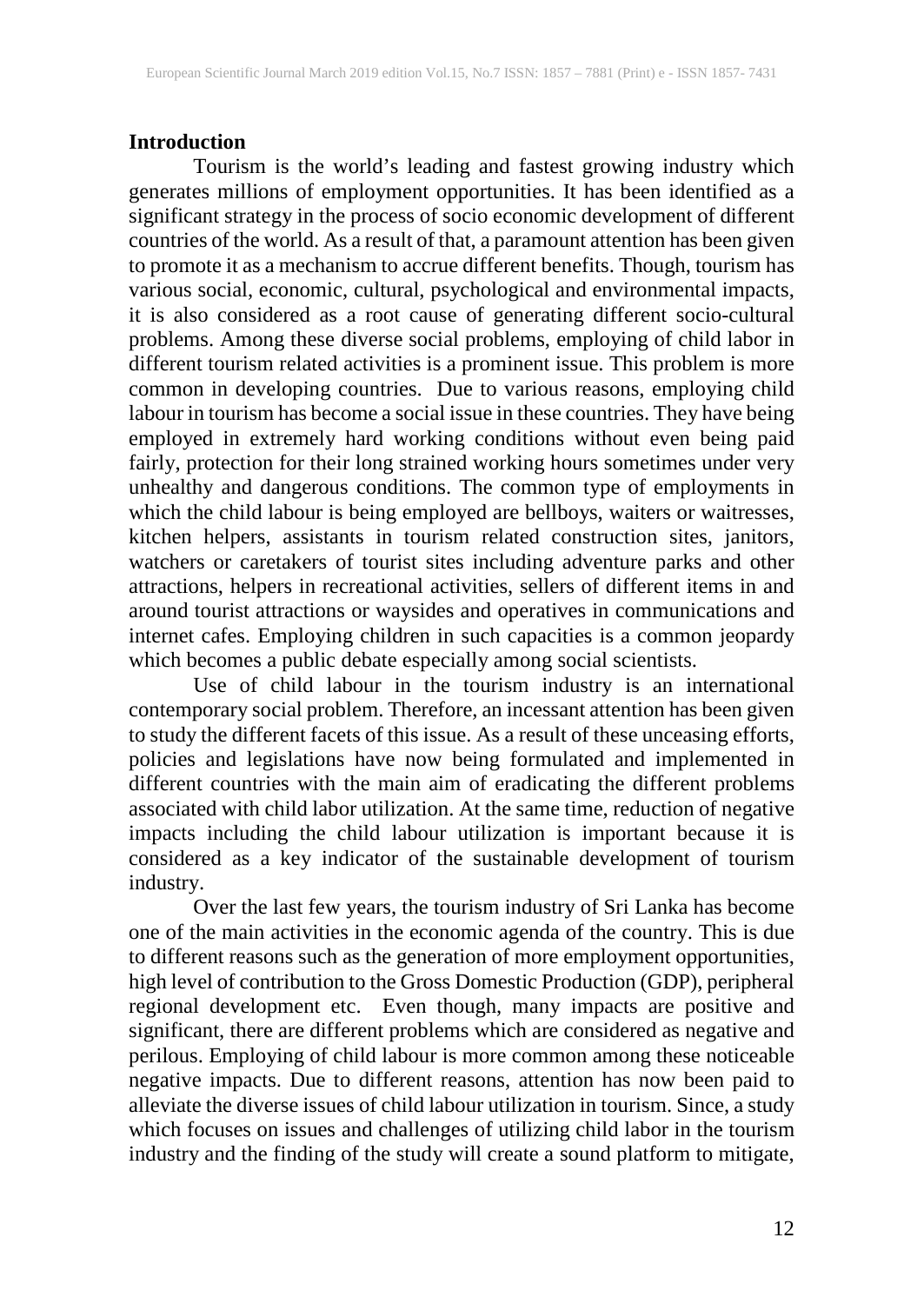manage and tackle this multipronged issue. In this way, it can be concluded that this research which focus the different issues and challenges of employing child labor in the tourism industry of the Eastern Tourism Region is timely and significant.

# **Literature Review**

According to the United Nations (2018) around 218 million children throughout the world have been employed to work full-time in different sectors. In absolute terms, almost a half of child labourers (72.1 million) are to be found in Africa; 62.1 million in Asia and the Pacific; 10.7 million in the Americas; 1.2 million in the Arab States and 5.5 million in Europe and Central Asia. Recently, there has been a renewed universal concern about the presence and impact of child labor from international and national organizations, politicians, activists and academics alike. Research on the utilizing child labor in industrial sector began to expand rapidly during the past decade (2000- 2010). This rapid expansion and growth is also reflected in the research in tourism and hospitality sector and attracted the attention of a growing number of researchers and policy makers.

The study on the role of employers' associations in child labor elimination of the International Labour Organization (2007) reveals that, millions of children in the world have been trapped in a world of work. This study further reveals that, a majority of them are at risk from hazardous and exploitative labour and denied their basic and fundamental right to education, health and childhood. This research critically examines the reasons why children work, the risks to a child working in the tourism sector, the role of the tourism industry employers and associations to mitigate this problem and the initiatives undertaken by the International Labour Organization (ILO), the World Tourism Organization (WTO) and the Government of India to address the problem (ILO, 2007). According to the ILO (2012) the total number of child workers employed in the tourism sector is increasing even though it is a criminal act and forbidden by law.

Child labour refers to the employment of children in any work that deprives children of their childhood, interferes with their rights to attend regular school, and that it is mentally, physically, socially or morally dangerous and harmful (ILO, 2012). As defined by the ILO (1983), "child labour includes children prematurely leading adult life, working long hours for low wages under conditions damaging to their health and to their physical and mental development, sometimes separated from their families, frequently deprived of meaningful education and training opportunities that would open for them to a better future." As cited by Hagedoorn (2013) the ILO and other international organizations consider child labour as work that deprives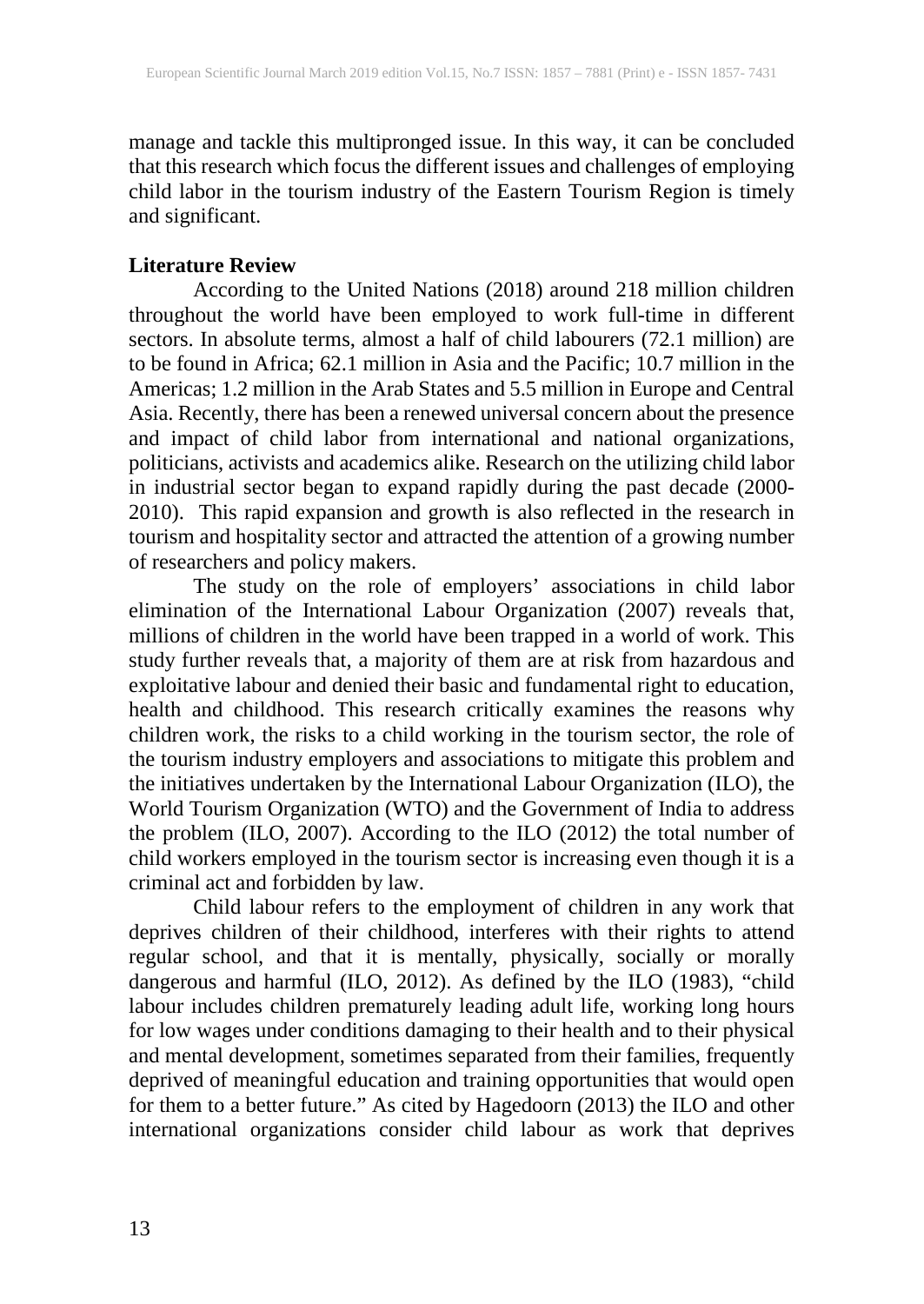children of their childhood, their potential and dignity, and that is harmful to their physical and mental development.

As stated by Luwaga (2005) child labour is taking place all over the world particularly in low income countries and they are being employed in different sectors such as agriculture, tourism, manufacturing, fishing, construction, domestic services, street vending and other formal and informal sectors. They are working in very poor and dangerous conditions even without basic protection. As cited by Nagar and Roy (2016) Lavison and Murray (2005) have reported that child labour involves in many different forms of works with risks and hazards and they are vulnerable to physical pain and injuries particularly they are exposed to health hazards. As they further cited Fasih (2007) has stated that child labour creates unskilled and uneducated labour which affects a country's development and economy. Nagar and Roy (2016) further cited the work of Mapaure (2009) and elaborated different reasons which make children to work in different sectors. According to him, the main causes that induce children to work are poverty and the survival of their families.

Rao (2008) analyses the dimensions of child labour in India and the broad trends and multidimensional approaches to the problem of child labour. He further discusses the nature, magnitude, working conditions, causes and consequences and the position of child labor engaged in different industries in different parts of the country. He also reveals and analyses the socio-economic characteristics of child labour, their levels of earning, standards of living and impact on household income. Rao (2008) further states that child labor is a complex issue in the tourism industry in India. According to him, the workers between 6-8 years, have to face many difficulties including hunger, humiliation and physical and sexual abuse which ultimately lead them towards poverty, unemployment and illiteracy. Kanbargi (1991) in his book titled Child Labour in the Indian Sub-continent analyses the demographic trends of child labour and its relation with fertility, literacy and education. Further, various aspects of migrant child workers have been discussed and suggested strategies to eliminate the problem of child labour by Kannan (2007). He discusses the determinants and correlation of child labor in the context of liberalization and globalization. As cited by Sharma, Kukreja and Sharma (2012) Rajendran (1998) has conducted a pilot study on the migrant children working in the hotels and restaurants of Dindigul district of Tamil Nadu and revealed the nature and the types of work they are doing. Das and Sing (2016) in their study of socio economic condition of child labour working in hotel industry of Barak valley in Assam highlighted that the percentage contribution of child labour for the tourism industry of Assam of India was 5.3%. They further reveal that the sectorial contribution of children to the hotel and tourism sector together was 7.76%.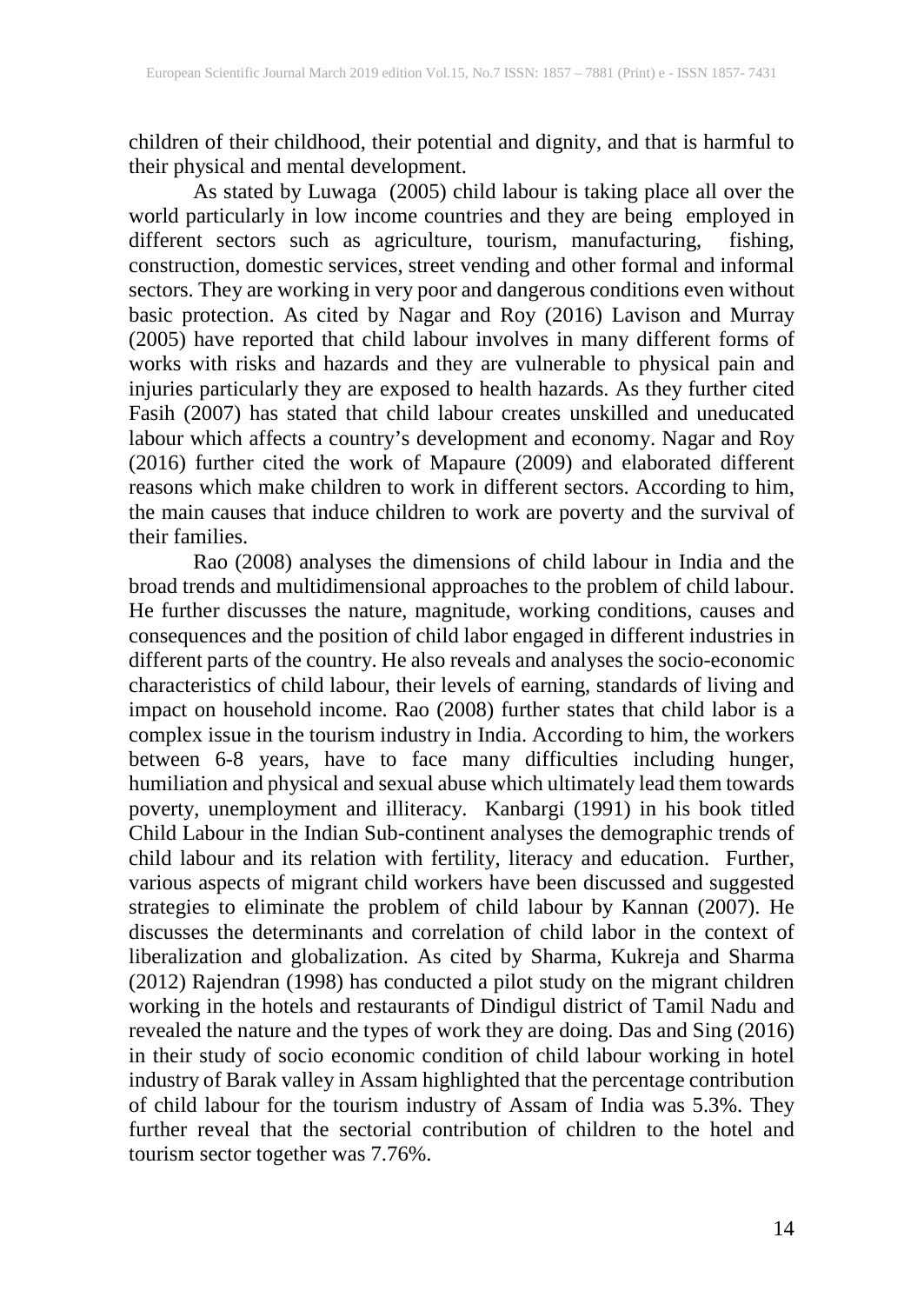Hagedoorn (2013) cited in his study that very little research has been done on child labour in tourism in the past. Further he cited the work of Plüss (1999) who had conducted a research and came to a conclusion that child labour in tourism is a very widespread phenomenon. As Hagedoorn (2013) further cites, Black (1995) traced the historical trend of child labour utilization in the world tourism industry. According to him 13 to 19 million children and youth under eighteen years of age are employed in the formal tourism industry worldwide. Child labour therefore counts for approximately 10% of the formal tourism labour market. Citing the research of Maplecroft (2012) Hagedoorn (2013) stated that employing of child labour in the tourism industry is more common at the world's popular tourist destinations such as the Philippines, India, China, Vietnam, Indonesia and Brazil.

The studies on child labour reviewed above indicate certain aspects of the problem. But there is a dearth of research which deals with child labour in the tourism and hospitality industry especially, which focus on the spatial issues and challenges.

In Sri Lanka too it has seen that there is a dearth of research which focuses on child labour utilization in the tourism industry. The Ministry of Labour Relations and Productivity Promotion (2010) has compiled a report on Sri Lanka's Road Map 2016 on the Worst Forms of Child Labor, under the aegis of the ILO which reveals the child labour utilization of various sectors including estate, fisheries and tourism. This study focuses on the need to understand the prevailing socioeconomic situation and advocate a closer look into the deep roots in order to reveal the nature of the children's economic contribution. As thousands of children are working in the tourism industry and facing lots of social problems like losing their social identity, child prostitution and various kinds of human disease, a need has arisen to investigate the reasons, adverse effects and seriousness of this social problem.

# **Objective of the Study**

The main objective of this research was to study the issues and challenges of utilizing child labor in the tourism industry of the Eastern Tourism Region of Sri Lanka. The specific objectives of this research were to; examine the present nature and the structure of child labour utilization in tourism sector of this region, analyze the existing issues and challenges of child labour and recommend appropriate measures to mitigate the identified negative issues.

# **Methodology**

 The methodology of this study comprises of a number of steps; a) conducting a preliminary survey to select the study area, b) selection of the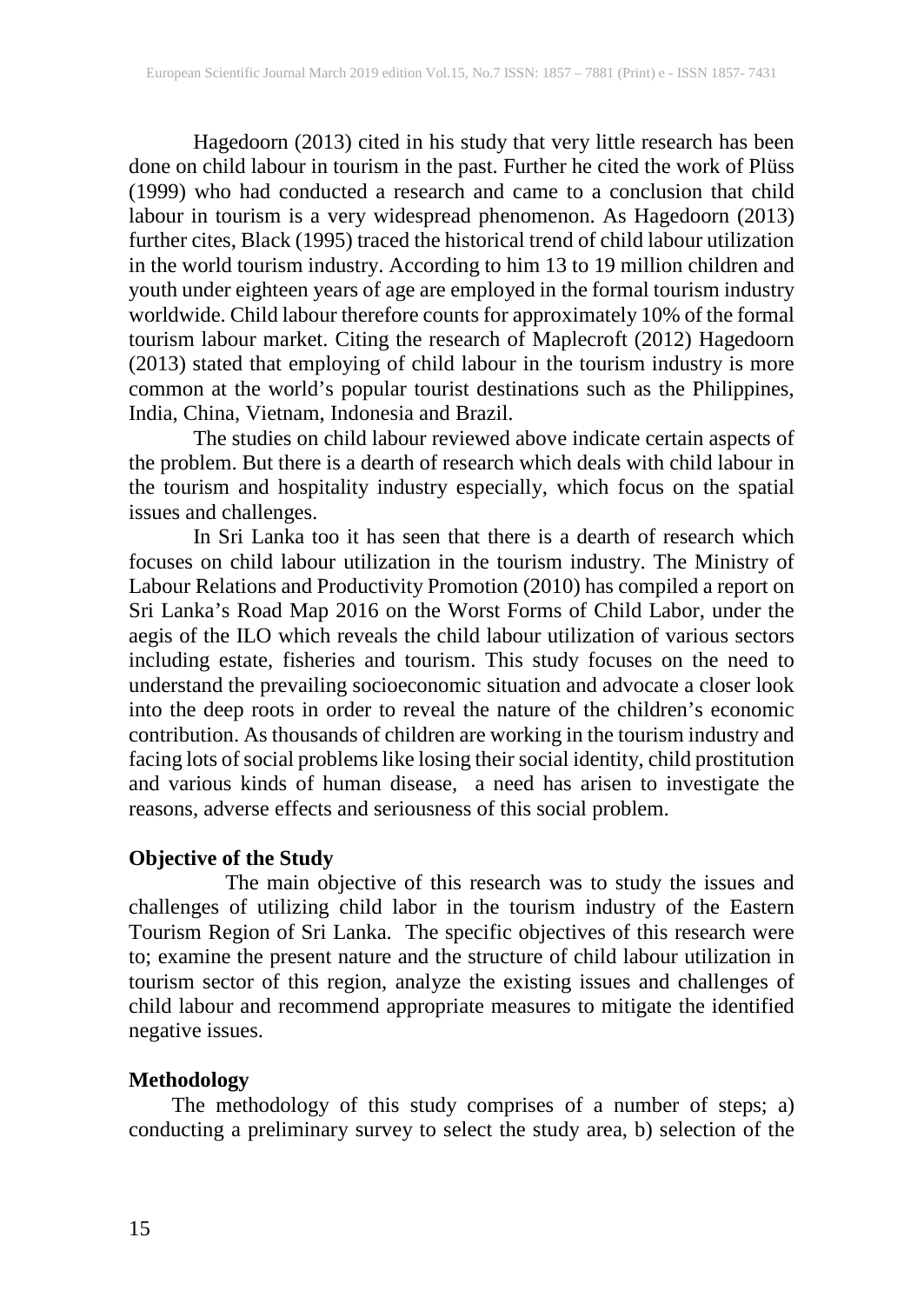study area, c) conducting a pilot survey to test the questionnaires, d) data collection and e) data analysis.

### **Selection of the Study Area**

A preliminary survey about the nature of labour utilization in the tourism industry was initially conducted to select the study area. In this regard, two tourism regions including the Colombo from the core and the Eastern from the periphery were selected. Out of the surveyed regions, it was noticed that there is a booming development of tourism in the Eastern Tourism Region. Due to this rapid development there is now an escalating demand for labour from both formal and informal sectors. But, a vacuum has been created by the scarcity of skilled human resources to cater to the increasing demand. As an alternative to this issue, child labour is being identified as a good solution by entrepreneurs involved in the industry. Thus different facets of child labour utilizing could be identified in this region. The criteria used to select the study area were the present nature of the tourism industry, the nature of utilizing child labour, the number of children employed in formal and informal employment, location of tourist attractions, location of accommodation establishments such as homestays and hotels, nature of wayside businesses and nature of tourism related informal activities. Based on these criteria, the Eastern Tourism Region in which many of the well-known tourist attractions are located, where numerous tourist hotels and homestay accommodations are concentrated and where child labour utilization is relatively high was selected to carry out the research.

# **Selection of the Sample**

The judgment and purposive sampling methods were used to select a sample which comprised of both child workers and tourist establishments such as hotels, restaurants, homestay lodgings, recreational service centers and communications and internet cafes. Three districts viz. Ampara, Trincomalee and Batticaloa of the Eastern Tourism Region were selected as the study area. Among these districts, five main tourist attractions from each district where child labour utilization is abundant were chosen as the main sites for the detailed study. The judgment sampling technique was used to select a) the respective tourist sites and b) the hotels, restaurants, homestays and other related establishments including communications and internet cafes. Consequently, a total of 140 child workers were selected applying the purposive sampling technique. When this sample was selected, the definition of child labour cited by Hagedoorn (2013) referring the ILO was considered. Both categories of the sample were selected depending on the willingness to respond. Accordingly, the total sample selected for the survey was 190, which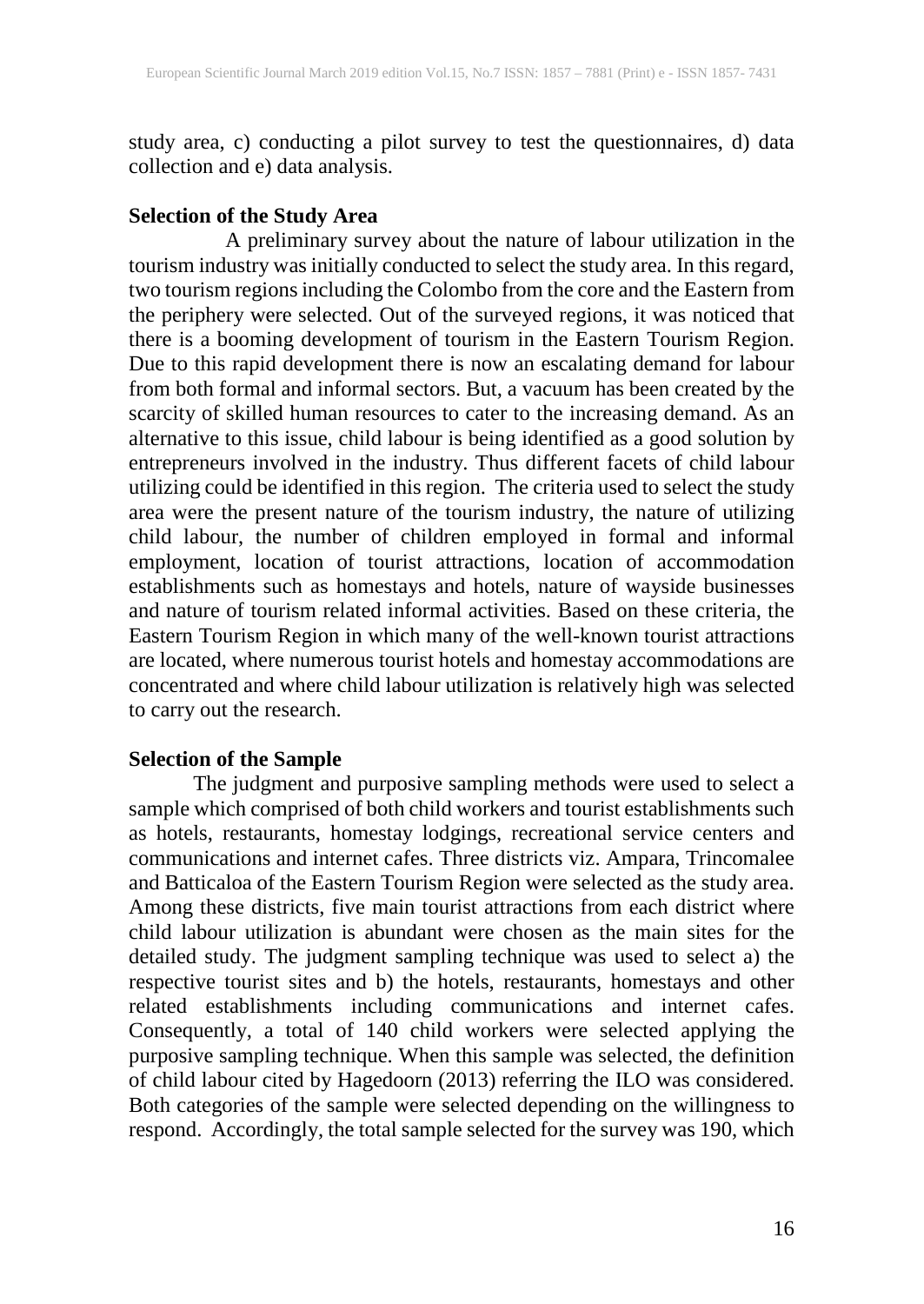comprised of 140 child workers and 50 tourism related establishments (Table 01).

| rabic or Distribution or the bampic |                      |                               |                                        |  |  |  |  |
|-------------------------------------|----------------------|-------------------------------|----------------------------------------|--|--|--|--|
| <b>District</b>                     | <b>Child Workers</b> | <b>Tourism Establishments</b> | <b>Total Sample</b><br><b>Selected</b> |  |  |  |  |
| Ampara                              | 56                   | 19                            |                                        |  |  |  |  |
| <b>Batticaloa</b>                   | 40                   | 16                            |                                        |  |  |  |  |
| Trincomalee                         | 44                   |                               |                                        |  |  |  |  |
| <b>Total</b>                        | 140                  | 50                            | 190                                    |  |  |  |  |

**Table 01 - Distribution of the Sample**

Source: Field Survey, 2017-2018.

#### **Data Collection and Analysis**

The process of data collection of this study comprised of two categories, primary and secondary data collection. In order to achieve the objectives of the study, both quantitative and qualitative methods were employed to collect primary data. In this regard, questionnaire surveys, observations, interviews; both semi structured and in depth, group discussions, case studies and event records were employed. Main sources of secondary data were books, journals and other secondary sources of information related to child labour utilizing in the tourism industry. This secondary data was critically reviewed and used to write the literature review of the study.

Both qualitative and quantitative analytical methods were employed to analyze the collected data. The data collected through questionnaire survey were converted into percentages and collated in the form of tables, graphs and figures to make the data analyses and to make the presentation meaningful. As quantitative analytical tools, simple statistical methods such as central tendency (mean, medium and mode) were employed. Among the applied qualitative analytical methods, ranking and summarizing the information, making list of important facts and drawing visual displays are most prominent.

# **Results and Discussion**

The spatial issues and challenges of child labour utilization in the tourism industry of the Eastern Tourism Region of Sri Lanka could be discussed and analyzed under several sub headings such as a) the background of child workers along with the existing nature and types of work, b) the different reasons and purposes that impact on the selection of an employment linked to tourism, c) the place of work, d) salaries and wages and the nature of expenditure of the income, e) different problems faced by child workers and f) the existing issues and challenges of child labour usage of the study area. When these multiple sectors are critically examined, spatial issues and challenges of child labour utilization in the tourism industry of the study area can be clearly analyzed.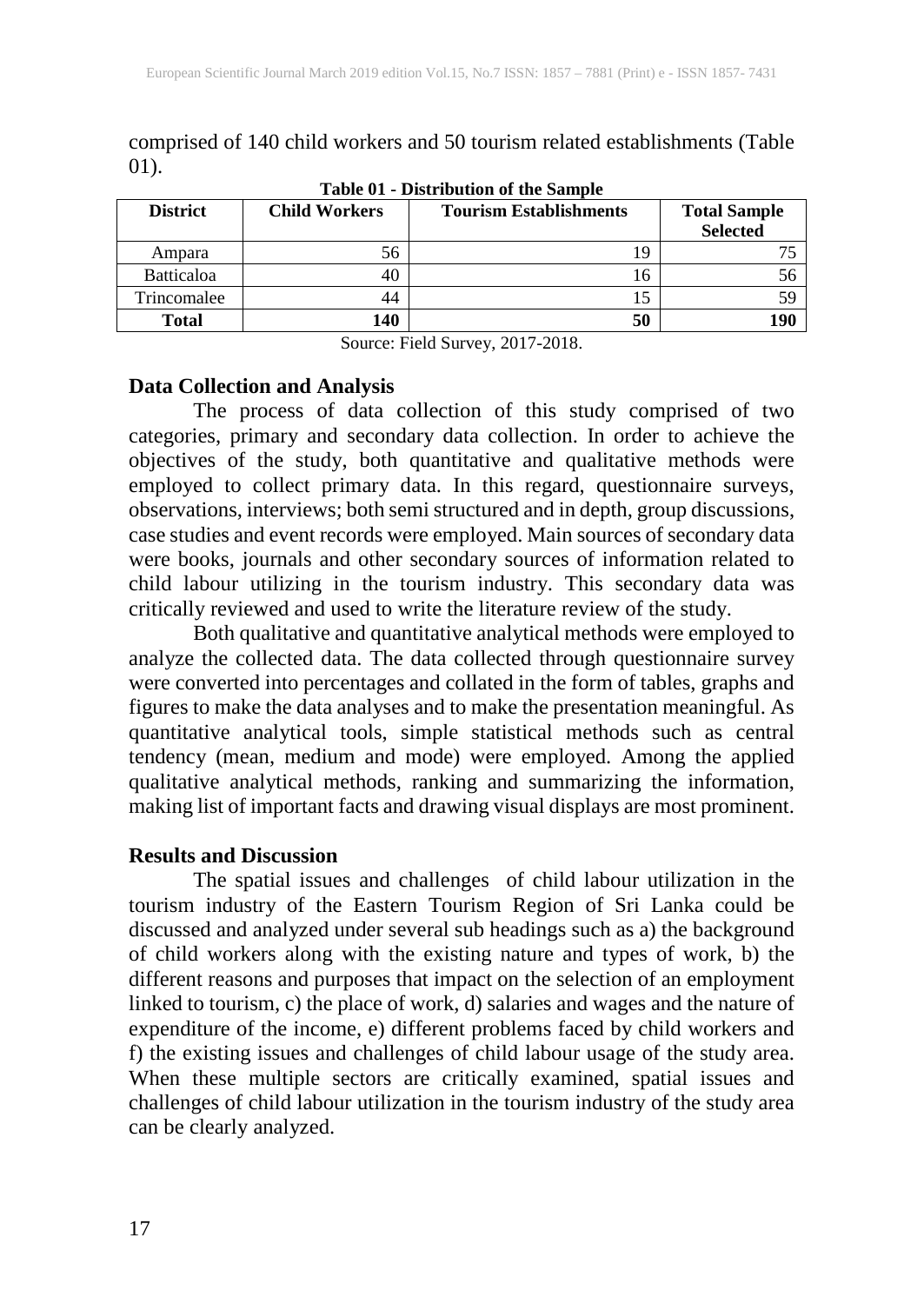# **The Background of Child Workers and the Existing Nature of Child Labour Utilization**

The background of the child workers and the existing nature of child labour utilization of the study area can be described under several headings. When the background of child workers is taken into consideration, a few dimensions were discernible.

Age is the most important characteristic in understanding all related facets of employing child labour in a particular area. As revealed by the field survey, a majority of the children (117) were below the age of 17. There were only 23 who belonged to the age of 18 years who are almost to become elders and two (02) were below 15 years. The number of child workers who were in the age group between 15 to 17 years was 115 which is 82.1% of the total number of child workers surveyed. Therefore a conclusion can be drawn that, the majority of the child workers in the Eastern Tourism Region belong to the age group between 15 to 17 years (Table 02).

| Age          | Ampara | <b>Batticaloa</b> | ັ<br><b>Trincomalee</b> | <b>Total</b> |
|--------------|--------|-------------------|-------------------------|--------------|
| 18           | 12     | 07                | 04                      | 23           |
| 17           | 21     | 19                | 18                      | 58           |
| 16           | 16     | 11                | 16                      | 43           |
| 15           | 06     | 03                | 05                      | 14           |
| Less than 15 | 01     | 00                | 01                      | 02           |
| <b>Total</b> | 56     | 40                | 44                      | 140          |

**Table 02 – Number of Child Workers According to Age Limit**

Source: Field Survey, 2017-2018.

In a detail analysis about the spatial distribution of this facet, a few noticeable facts could be identified. Of all the research sites of the Eastern Tourism Region, the highest number of child workers belonged to the age of 17, spread out follows district wise, Ampara (21), Batticaloa (19) and Trincomalee (18). The numbers of child works belonging to the age group of 16 in each district are 16, 11 and 11 respectively. The lowest number of child workers (02) belonging to the age group of 15 or less.

According to the gender composition, it was reported that the least number (02) of female child workers was from the Trincomalee district. They have been engaged to work on the staff of communications and internet cafes. There were no females reported from Ampara and Batticaloa districts. This situation has been created by a cultural norm. Tamil and Muslim communities are the prominent nationalities of all the selected research sites. Due to this reason, females either are not permitted to work or hesitate to work in a field such as tourism. As revealed by the field survey (2017-2018), the respondents belonged to three nationalities viz. Sinhala, Muslim and Tamil (total of 140). Tamil (42.1%) outnumbered Sinhala (23.6%) and Muslim (34.3%).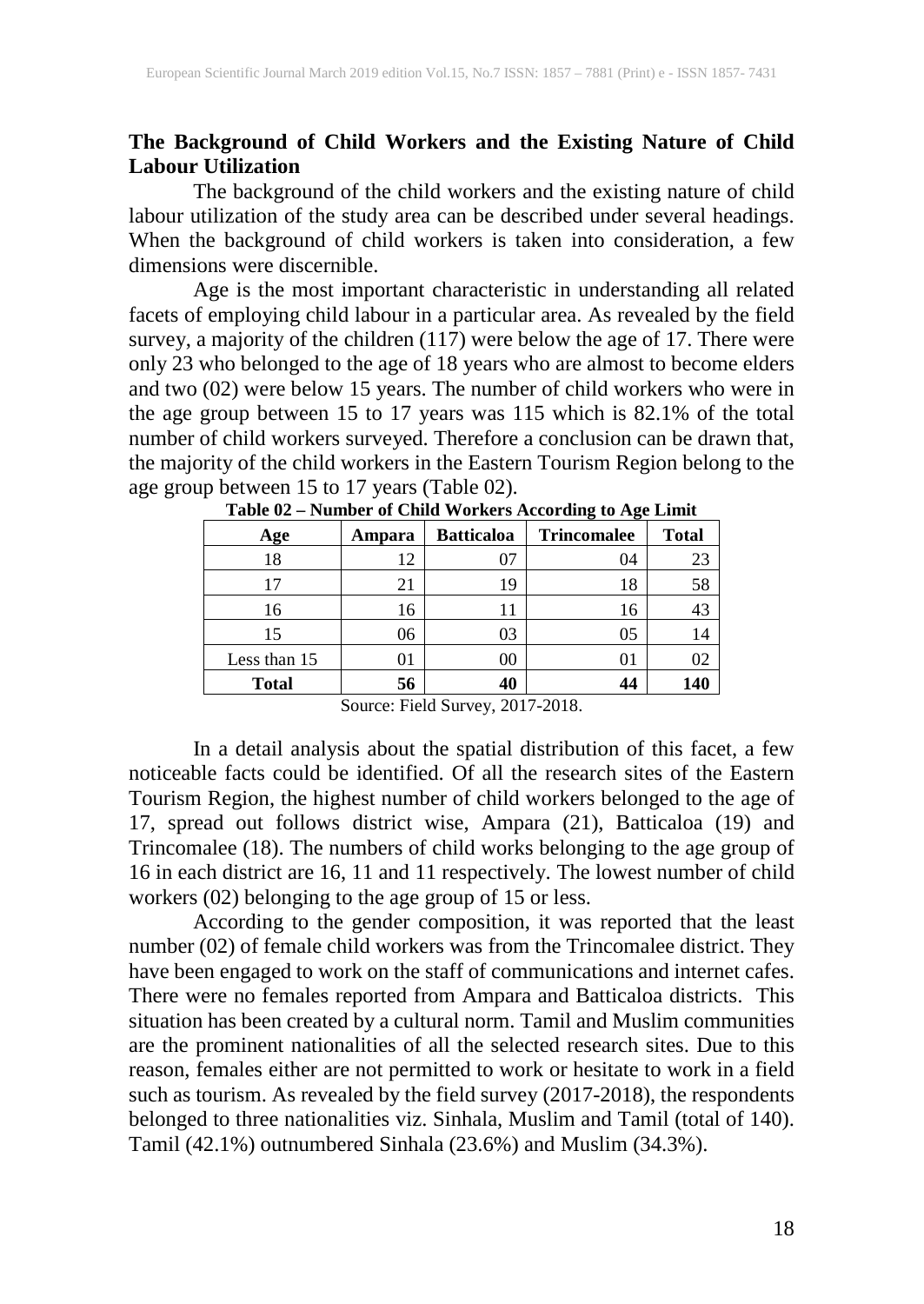The educational background of the respondents is another important criterion which should be taken into consideration in the analysis of child labour utilization. Figure 01 indicates the level of education of the child workers engage in the tourism related employment of the study area. **Figure 01 – The Level of Education of the Child Workers**



Source: Field Survey, 2017-2018.

As indicated in Figure 01, the highest number of child workers (55) in all three districts had studied up to the G.C.E Ordinary Level. That is a common facet in all three districts. In the Ampara, Batticaola and Trincomalle districts there are 21, 16 and 18 children who have studied up to this level respectively. Compared to other two districts, in Batticaloa, the number of child workers who have studied up to the level of grade 08 to 10 is much lower (06) than the other categories. Of all the districts, the number of child workers who have studied up to the level of grade 05 to 07 is 21. A similar amount has studied up to grade 05. When the number of respondents who are illiterate is considered, in Ampara there were 02 and Batticaloa and Trincomalle 06 by each making a total of 12. Thus the total number of child workers who are illiterate is 14.

Child workers of the study area are being employed in a wide variety of employment. For a detail analysis, these different employments were categorized into few categories such as hotel sector employments, assistants in different tourism related activities, tourism sector employments, janitorial/sanitary sector employments, selling or vending and other informal employments (Table 03). Hotel sector employments include; unskilled labourers in hotel construction sites, baggage carriers, bellboys and brokers for accommodation suppliers. Employments in tourism related activities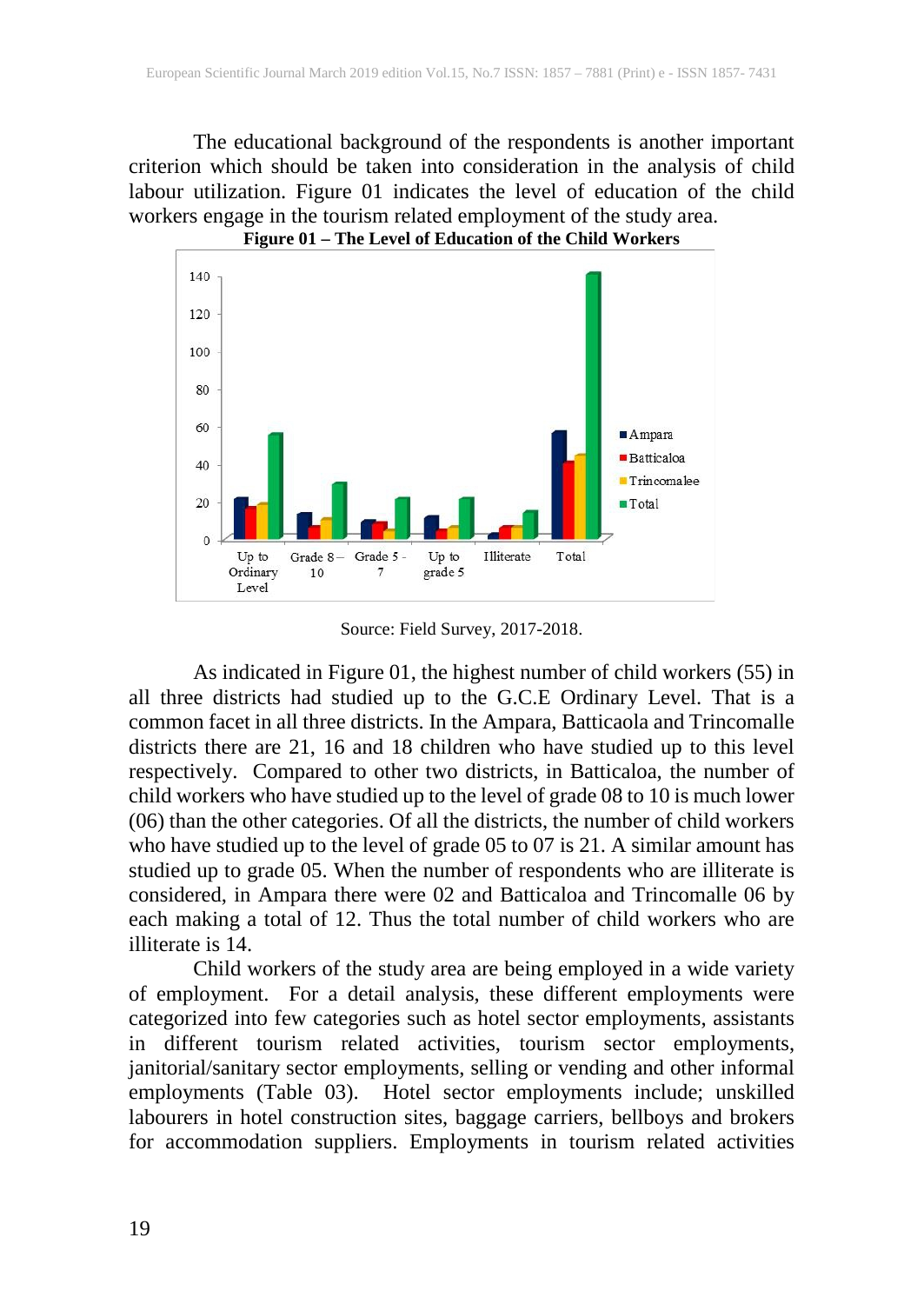include assistants in tourist vehicles, tourist vehicle repairers or hirers, helpers of recreational activities and watchers of tourist attractions and vehicle parks. And also sellers of agricultural products and processers and sellers of way side food stalls are employment related to selling or vending. All the employment including janitors of accommodation establishments, janitors and sanitary labours of sanitary complexes and beach cleaners have been included in the janitorial and sanitary sector employment. Not included in the above are those employed in manning communication centers and internet cafes which serve tourists who are their clientele.

| of<br>Category<br><b>Employment</b> | Ampara        |               | <b>Batticaloa</b> |               | <b>Trincomalle</b> |               | <b>Total of all</b><br>districts |               |
|-------------------------------------|---------------|---------------|-------------------|---------------|--------------------|---------------|----------------------------------|---------------|
|                                     | <b>Number</b> | $\frac{6}{9}$ | <b>Number</b>     | $\frac{6}{9}$ | <b>Number</b>      | $\frac{6}{6}$ | <b>Number</b>                    | $\frac{6}{9}$ |
| Hotel<br>sector                     | 8             | 14.3          | 04                | 10            | 05                 | 11.4          | 17                               | 12.1          |
| employments                         |               |               |                   |               |                    |               |                                  |               |
| in<br>Assistants                    | 10            | 17.9          | 06                | 15            | 03                 | 6.8           | 19                               | 13.6          |
| related<br>tourism                  |               |               |                   |               |                    |               |                                  |               |
| activities                          |               |               |                   |               |                    |               |                                  |               |
| Tourism<br>sector                   | 10            | 17.9          | 03                | 7.5           | 03                 | 6.8           | 16                               | 11.4          |
| employments                         |               |               |                   |               |                    |               |                                  |               |
| Janitorial/sanitary                 | 14            | 25.0          | 12                | 30            | 15                 | 34.1          | 41                               | 29.3          |
| sector                              |               |               |                   |               |                    |               |                                  |               |
| Selling<br>$\alpha$                 | 10            | 17.9          | 12                | 30            | 11                 | 25.0          | 33                               | 23.6          |
| vending                             |               |               |                   |               |                    |               |                                  |               |
| informal<br>Other                   | 04            | 7.1           | 03                | 7.5           | 07                 | 15.9          | 14                               | 10.0          |
| works                               |               |               |                   |               |                    |               |                                  |               |
| Total                               | 56            | 100.0         | 40                | 100           | 44                 | 100.0         | 140                              | 100.0         |

**Table 03 – Categories of Employment of Child Workers**

Source: Field Survey, 2017-2018.

Table 03 reveals that 41 child workers (out of the total 140) of all three districts of the study area are being employed in the janitorial or sanitary sector. It is the highest amount of the total tourism related employment in which the children have been employed. When the percentage wise contribution of this section is considered, it is 29.3% of the total child labour employment of the study area. The district wise spatial distribution of child labour employed is taken into account, janitorial or sanitary sector of all three districts report the highest values viz. 14, 12 and 15 child workers in the Ampara, Batticaloa and Trincomalee districts respectively. Selling or vending of different items such food, agricultural produces, votive items and fancy goods takes place the second highest place which accounts for 10, 12 and 11 of each district of the study area. Total number of hotel and tourism related employment of three districts is 16 (11.4%) and 17 (12.1%). A large majority (13.6%) of the child workers are employed as assistants in different tourism related activities such as assistants of tourist vehicles and tourist vehicle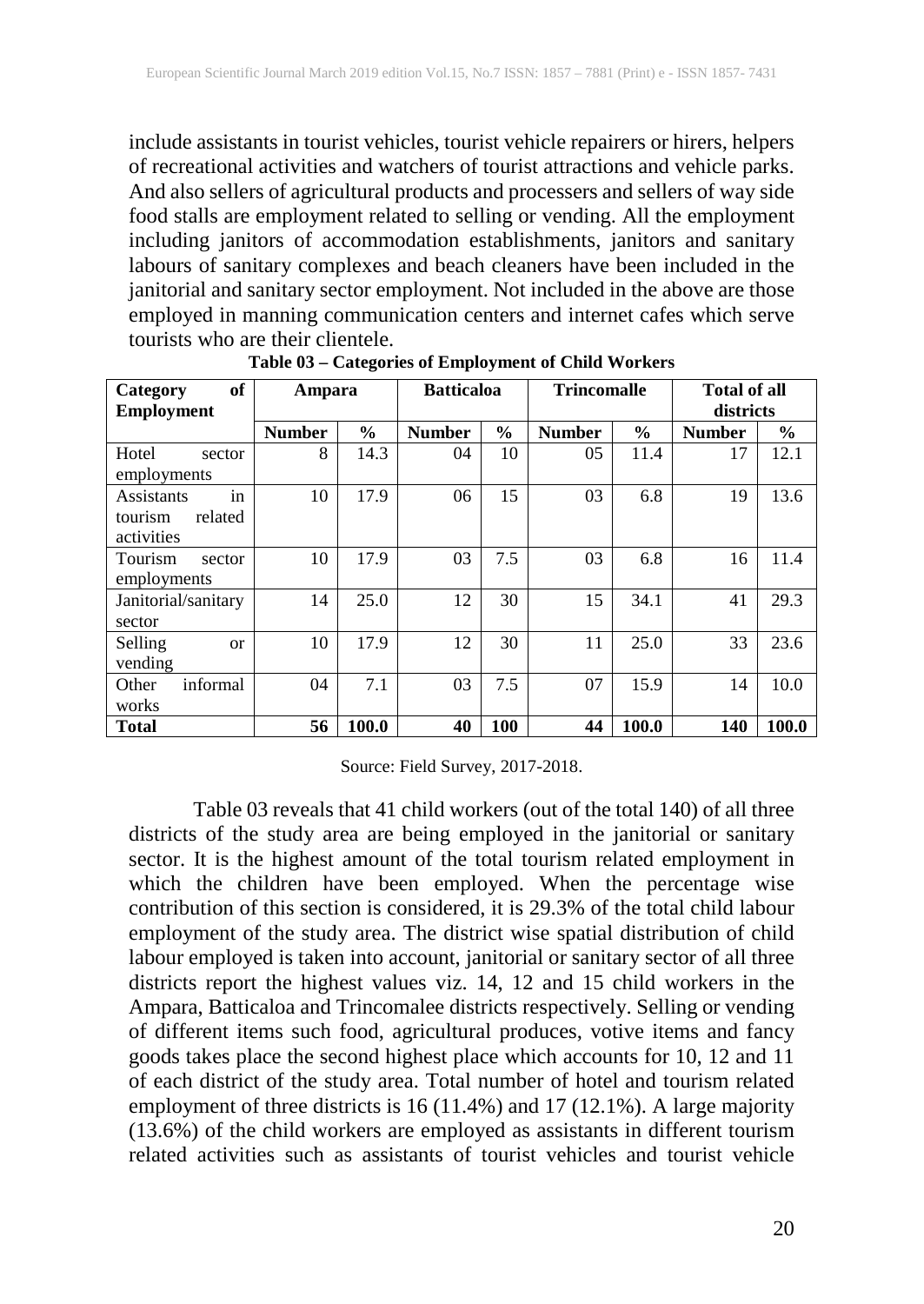repairing or hiring centers. When the district level data is further analyzed in detail, clear spatial variations are discernible. These variations can be elaborated with a few examples. Employing of children in tourism related employment is more common and high in the Ampara district. Out of the total child workers (56) of the Ampara district 17.9% (10) work in this sector. But it is not a prominent sector in other two districts. The percentage contributions to the tourism related employments of the Batticaloa and Trincomalle districts are 7.5% and 6.8% respectively. Another important variation in the child labour employment of the study area is that the Trincomalle district reports the lowest percentage (6.8%) of children who are engaged as assistants in different tourism related activities.

When the employment opportunities and the sources of income of the child workers are taken into consideration, it is important to inquire about the economic status of them. The usual monthly income levels of these child workers vary between Rs. 3,000 (less than) to 15,000 (17 to 83 US\$). The details related to the level of their income are shown in Figure 2.



**Figure 2 - Monthly Income Levels of the Child Workers**

Source: Field Survey 2017-2018.

As depicted in Figure 02, only 08 child workers of all three districts have been abled to earn between Rs. 12,000 to 15,000 (66 to 83 US\$) as their monthly income. Out of which 06 child workers who have been employed in different tourism related activities of the Amapra district belonged to this income category. Other two districts reported a single child each in this income group. They are the employees in hotels and accommodation sector and staff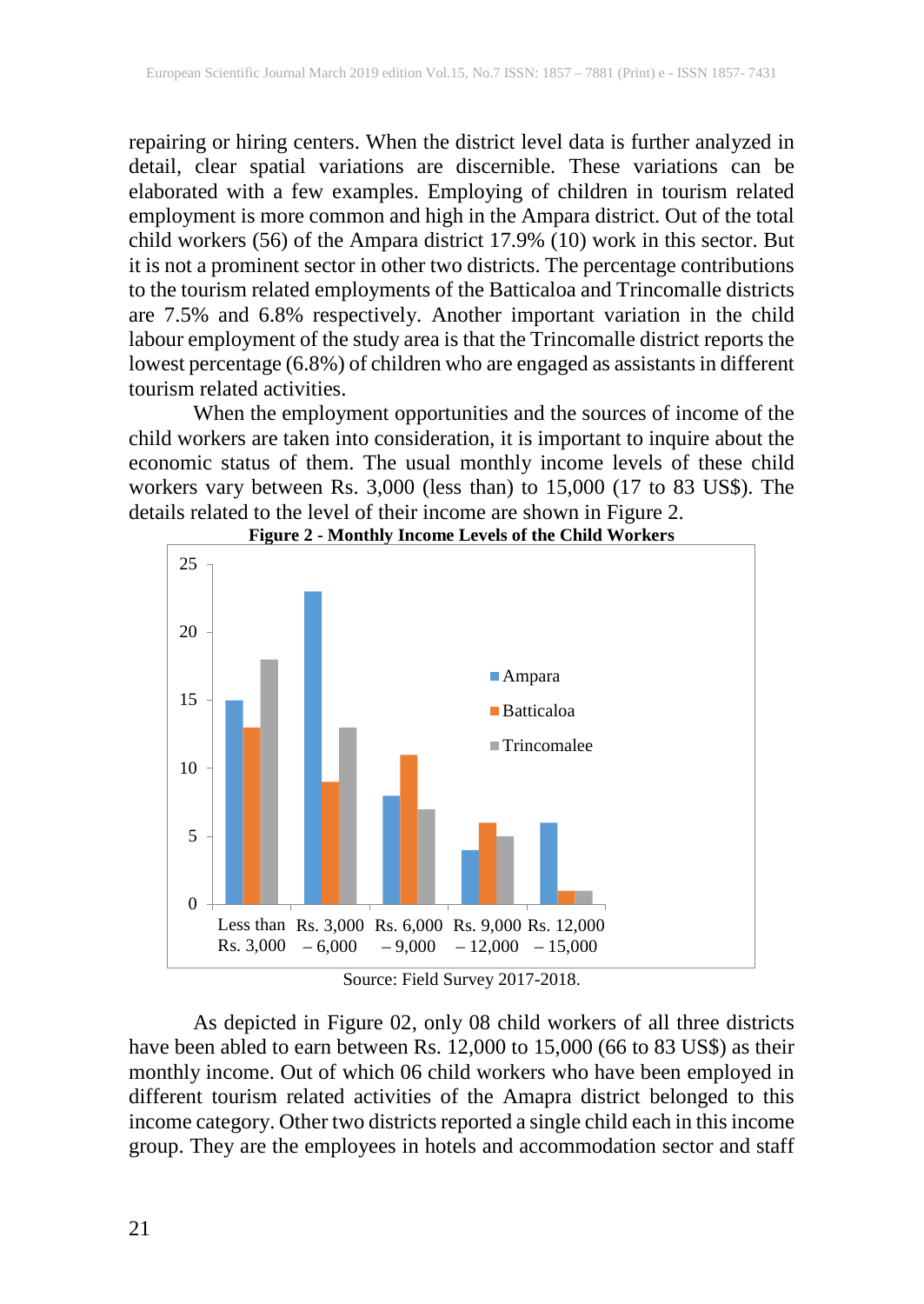of communication centers and internet cafes. Out of the total (140) child workers, 46 have earned less than Rs. 3,000 (17 US\$) as their monthly income which is the lowest range. The majority of them are the watchers in tourist attractions and vehicle parks, assistants in construction sites, cleaners, sanitary labourers, janitors and vendors. Of the above 46, Trincomalee reported the highest (18). The Ampara and the Batticaloa districts reported 15 and 13 respectively. Working on weekends or evening basis is the main reason for this lower level of income. Figure 02 further reveals that, there are 45 child workers who have earned Rs. 3,000 to 6,000 (17 to 33 US\$) per month. When the different levels of income of these child workers are taken into consideration, it is clearly evident that the individual income of number of a child worker increases relative to a higher level of education. The total number of child workers who earned a monthly income ranging from Rs. 9,000 to 12,000 (50 to 66 US\$) is 15. The small scale dealers such as sellers of agricultural produces, items of religious importance and processers and sellers of way side food stalls are included in this income range.

When the utilization of child labour is analyzed, it is important to consider the basis of their employment such as part time, full time, evening or weekends. It was a noticeable fact that in all the districts, child workers are mainly engaged as part time workers especially on weekends, holidays and evenings. The number of children who work on a permanent basis is not significant. Out of the total child workers (140), only 16 (11.4%) work on a full time basis while 88.6% work on a part time basis (Figure 02). As much as 24 children (42.9%) are employed in different tourism related opportunities on weekends or on holidays, whereas 32.1% (18 children) are employed in the evening. Children who work on weekdays (08) and on a full time basis (06) had either sat for the G.C.E. Ordinary Level Examination or are school leavers. Elaborating all these, it can be concluded that a majority of child labourers of the study area work while schooling.



**Figure 02 – Percentage Distribution of the Basis of Engagement in Employments of Child Workers**

Source: Field Survey, 2017-2018.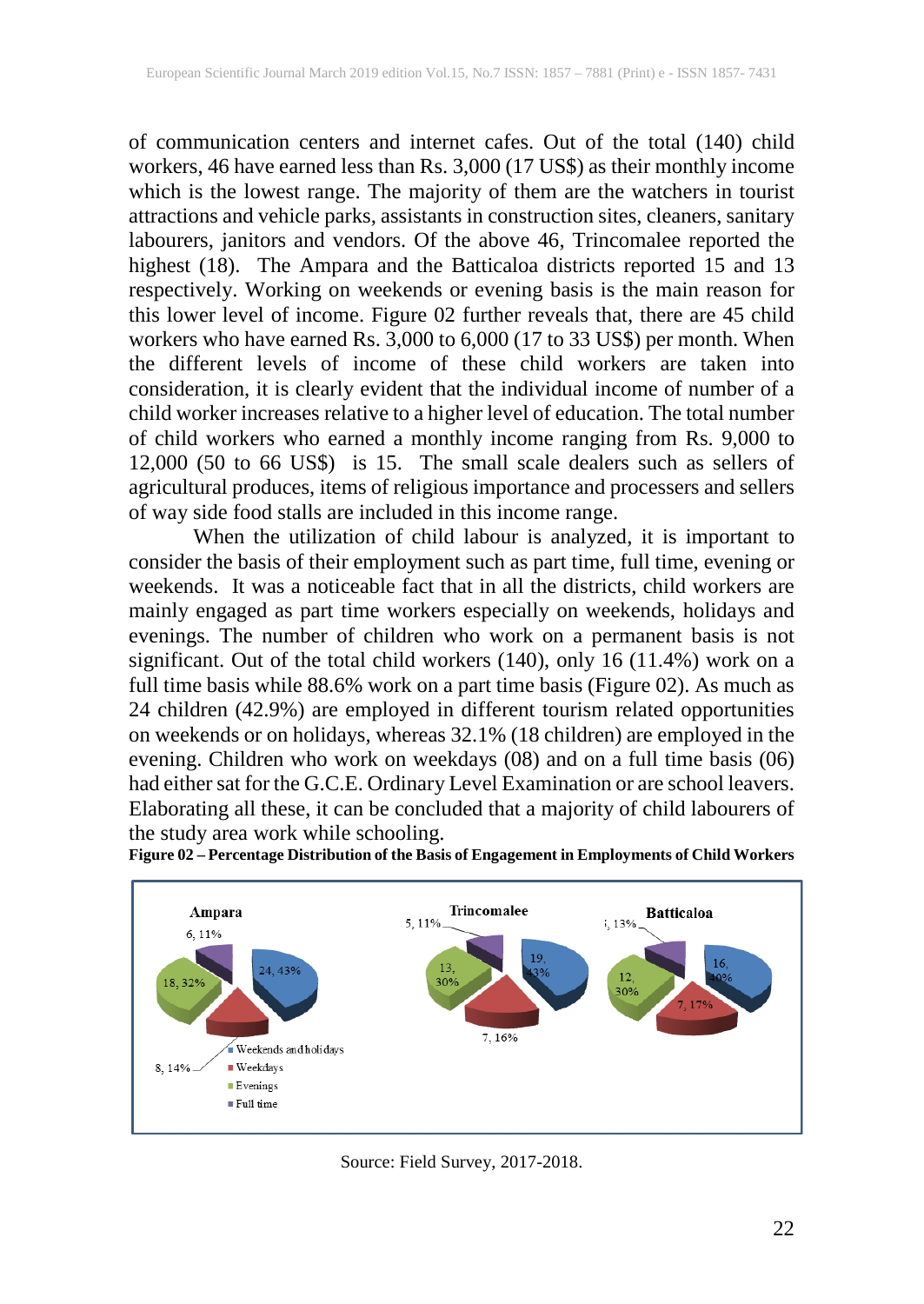According to the information gathered during the field survey, different reasons have impacted on the selection of an employment linked to tourism. Among the reasons which have impacted this choice of employment are the economic burdens and domestic hardships, pressure from the parents, personal decisions such as readiness to find a job, influence made by friends and peers to join the tourism industry were prominent. These reasons have statistically been described in Table 04.

| <b>Reason</b>             | Ampara | <b>Batticaloa</b> | <b>Trincomalee</b> | <b>Total</b> |
|---------------------------|--------|-------------------|--------------------|--------------|
| The economic burdens and  | 11     | 05                | 08                 | 24           |
| domestic hardships        |        |                   |                    |              |
| Pressure from the parents | 07     | 04                | 07                 | 18           |
| Readiness to find a job   | 14     | 12                | 09                 | 35           |
| Willingness to engage in  | 05     | 03                | 05                 | 13           |
| the family business       |        |                   |                    |              |
| Influence of friends and  | 04     | 05                | 04                 | 13           |
| peers                     |        |                   |                    |              |
| Need to earn money for    | 08     | 07                | 06                 | 21           |
| personal use              |        |                   |                    |              |
| Other                     | 07     | 04                | 05                 | 16           |
| Total                     | 56     | 40                | 44                 | 140          |

**Table 04 - Reasons Impact on the Selection of an Employment Linked to Tourism**

#### Source: Field Survey, 2017-2018.

As showing in Table 04, a total of 35 child workers (12, 12 and 09 from the Ampara, Batticaloa and Trincomalee districts respectively) decided to work in a tourism related establishment due to the readiness to find a job. This is the most prominent reason. A large majority (24) have selected tourism related employment due to the economic burdens and domestic hardships. Almost 21 have been motivated by the reasons such as need to earn money for their personal use. In addition, 13 child workers had decided to work in this field due the reasons such as joining the family business and influence made by friends and peers. It was also noticed that, 16 child workers have been motivated by other reasons such as the lucrativeness of the tourism industry, the chance which they got to mingle with tourists etc. When these reasons are spatially analyzed, a few significant conclusions can be drawn. In all the districts the most prominent reason which made the highest number of child workers to select a job in tourism is their readiness to join the industry. When the order of different motives which impact on the selection of an employment related to tourism is concerned, many similarities could be noticed in every district. For example, willingness to join the industry is the main motive in all the districts. The second motivation reported from all the districts is the economic burdens and domestic hardships.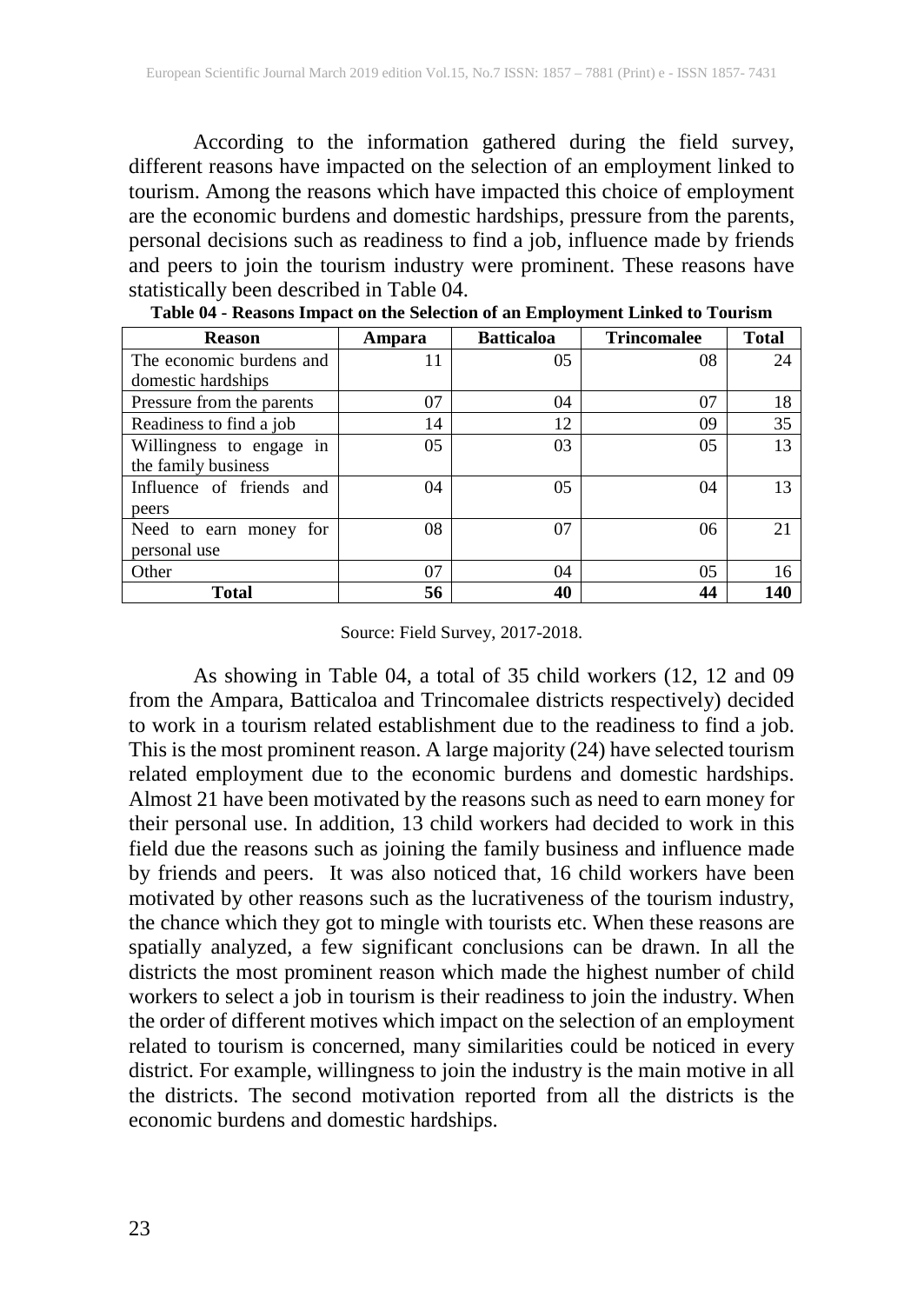Child workers of the study area spend the income earned from tourism related employments on different ways. As depicted in Figure 03, a total of 58 (41.4%) spend their income to buy the daily needs of the family. This total amount is made up of 26, 14 and 18 by the child workers of the Ampara, Batticaloa and Trincomalee districts respectively. As much as 24.28% (34) of the child workers spend their income mainly to purchase books and stationery for their education. A total of 32 (22.8%) child workers of all districts contribute to augment the family income and increase the ability of the family to renovate their existing house, to purchase household items and electrical items including televisions, refrigerators etc. or mobile phones for their personal use. Only 09 of the total children surveyed save part of their income for future use. The number of child workers who spend their earnings on pleasure activities such as watching of musical shows, attending carnivals, going on excursions and tours etc. is 07.



Source: Field Survey, 2017-2018.

 When the districts level information of Figure 03 is further analyzed, many differences at districts level can be noticed. Even though the highest number of child workers (26, 14 and 18 in Ampara, Batticaloa and Trincomalee respectively) mainly spend their income to purchase daily needs for the family, there are differences when the other nature of expenditures are taken into consideration. In the Ampara district, out of the total of 56 child workers, 13 spent the income earned from tourism for their family furtherance. This nature is common in the Trincomalee district too. But the second main expenditure of the child workers of the Batticaloa district is to buy books and stationery for their education. Considerable percentages of child workers of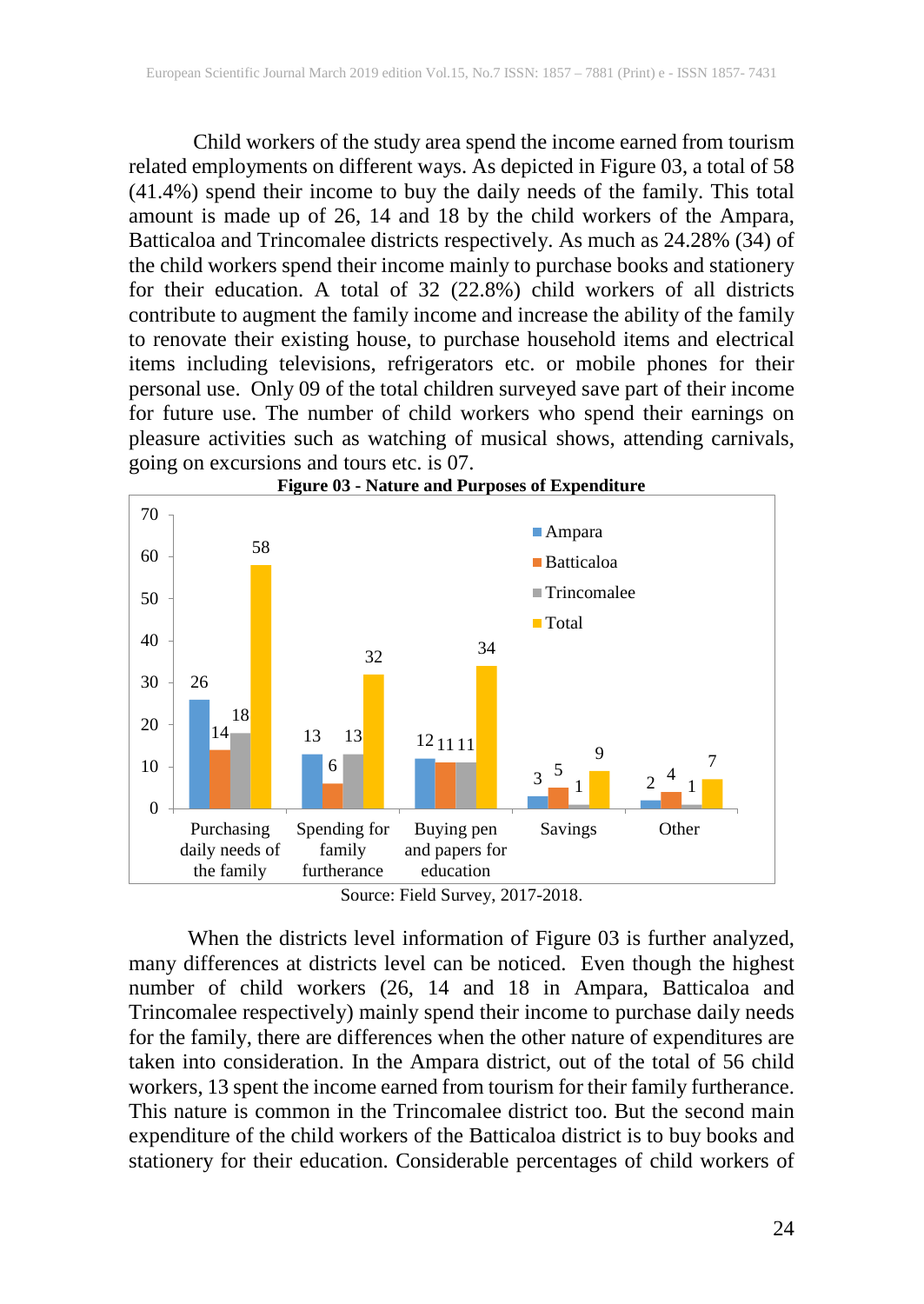the Ampara and Batticaloa districts (5.3% and 12.5% respectively) allocate a share of their income for savings. But all most all of the child workers of the Trincomalle district save one do not save any money. A similar trend can be noticed when all other forms of expenditure too are concerned.

# **Issues and Challenges of Utilizing Child Labour in the Tourism Industry of the Study Area**

Even though tourism related employments of the study area have contributed to the betterment of the children and their families in different ways, many issues and challenges could be observed. Owing to different reasons, children of the Eastern Tourism Region who have been employed in different tourism related employment faced several difficulties and problems. Concurrently, the tourism related establishments including hotels, homestays, restaurants and communication centers and internet cafes experience different issues. Not only them, other owners and operators of informal businesses connected to this industry in the study area too faced similar difficulties though of different dimensions. These formal and informal business communities include; the operators and owners of recreational services, transport providers both formal and informal, wayside vendors, private owners of vehicle parks and small scale business communities who own small cafes, shops etc.

 When studying this from an overall perspective, the above issues and challenges related to the child labour utilization in the tourism industry of the study area can be classified into two categories viz. the issues faced by the child workers and the issues faced by the business community both formal and informal.

# **The Problems Faced by the Child Workers of the Eastern Tourism Region**

Employing children in any manual work is against the labour laws of the country. This has created many disadvantages to the child workers of the study area. Therefore, they work with a fear of being discovered by the law enforcing authorities and being chastised. This situation is used by their employers as an advantage to pay lower salaries and wages and without further any contribution to Employee Provident Fund and Employee Trust Fund (EPF and ETF). As a result, the child workers are not paid a fair salary. Sometimes, they have to work long hours may be for as much as 10 to 12 hours for their daily pay. On the other hand, they work in insecure working environments where they are vulnerable to exploitation even physically, mentally and sexually. As revealed by the case studies there is a risk of them being exposed to drugs and alcohol too. However, the different problems faced by these children workers could be categorized as problems related to the a) salaries and wages, b) long working hours, c) risk in jobs, d) heavy workload, e)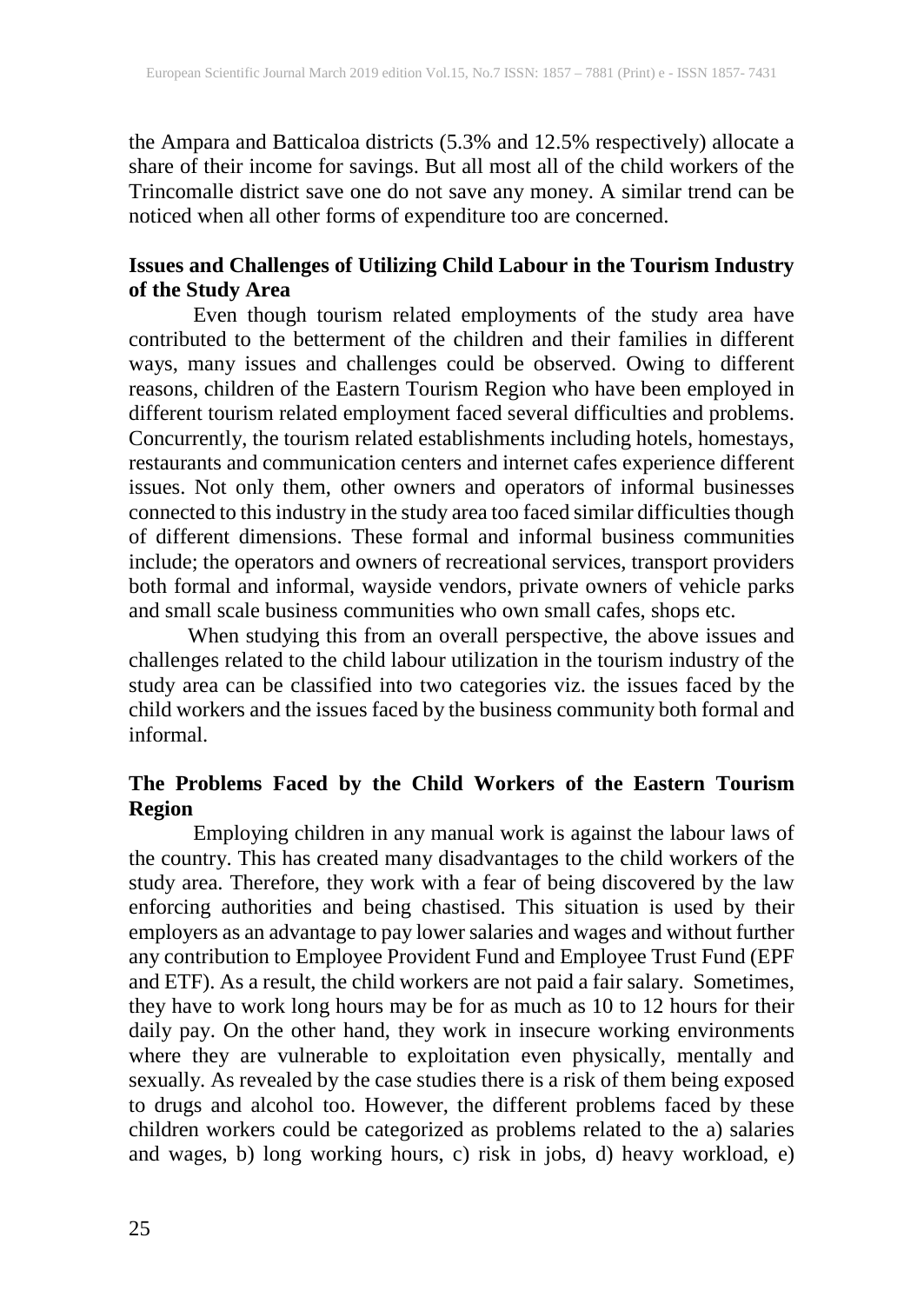harassments by superiors, f), unsafe or unhealthy working environment g) no contribution to EPF or ETF, i) absence of welfare and j) other related issues (Table 5). Even though these problematic issues are common to all child workers of the study area, the extent and nature differ from district to district. This situation can be clearly analyzed when the district level data are separately taken.

| Rank | <b>Problem</b>                            | Number (out of 56)* |
|------|-------------------------------------------|---------------------|
| 01.  | Problems related to salaries and wages    | 56                  |
| 02.  | Long working hours                        | 47                  |
| 03.  | Risk in job                               | 32                  |
| 04.  | Heavy workload                            | 30                  |
| 05.  | Harassments by superiors                  | 21                  |
| 06.  | Unsafe/unhealthy working environment      | 14                  |
| 07.  | No contribution to EPF or ETD             | 11                  |
| 08.  | Absence of welfare                        | 08                  |
| 09.  | Other (language barriers, cultural norms) | 06                  |

**Table 05 - Problems Faced by the Child Workers of Ampara District**

\* Problems have been ranked into the prioritized order Source: Field Survey, 2017-2018.

As indicated in Table 05, almost all (56) the child workers of the Ampara district are not paid properly when the working hours and the nature of the work is taken into consideration. Out of the total 56 child workers here, 47 have faced difficulties related to long working hours. As much as 32 face different risks in their jobs while 21 child workers are being harassed by their superiors. As they reported, these harassments may either be physical or mental. Similarly, 14 children have faced difficulties related to unsafe or unhealthy working environment. As ravel by the field survey, majority of the child workers do not have a definite idea about EPF or ETF. As a result, there is a very low number (11) who reported it as an issue. Since a majority of the child workers work on a part time or evening basis, they have little or no welfare activities. Eight (08) child workers have faced this difficulty. In addition, there are other related issues which they face occasionally. Influence of tourists or the adult permanent employees to use alcohol or to smoke, vulnerability to exploitation, sexual harassments and delay in payments are some of the issues which they mentioned under this category.

The child workers of the Batticaloa district too face similar problems but the ranking is different (Table 06).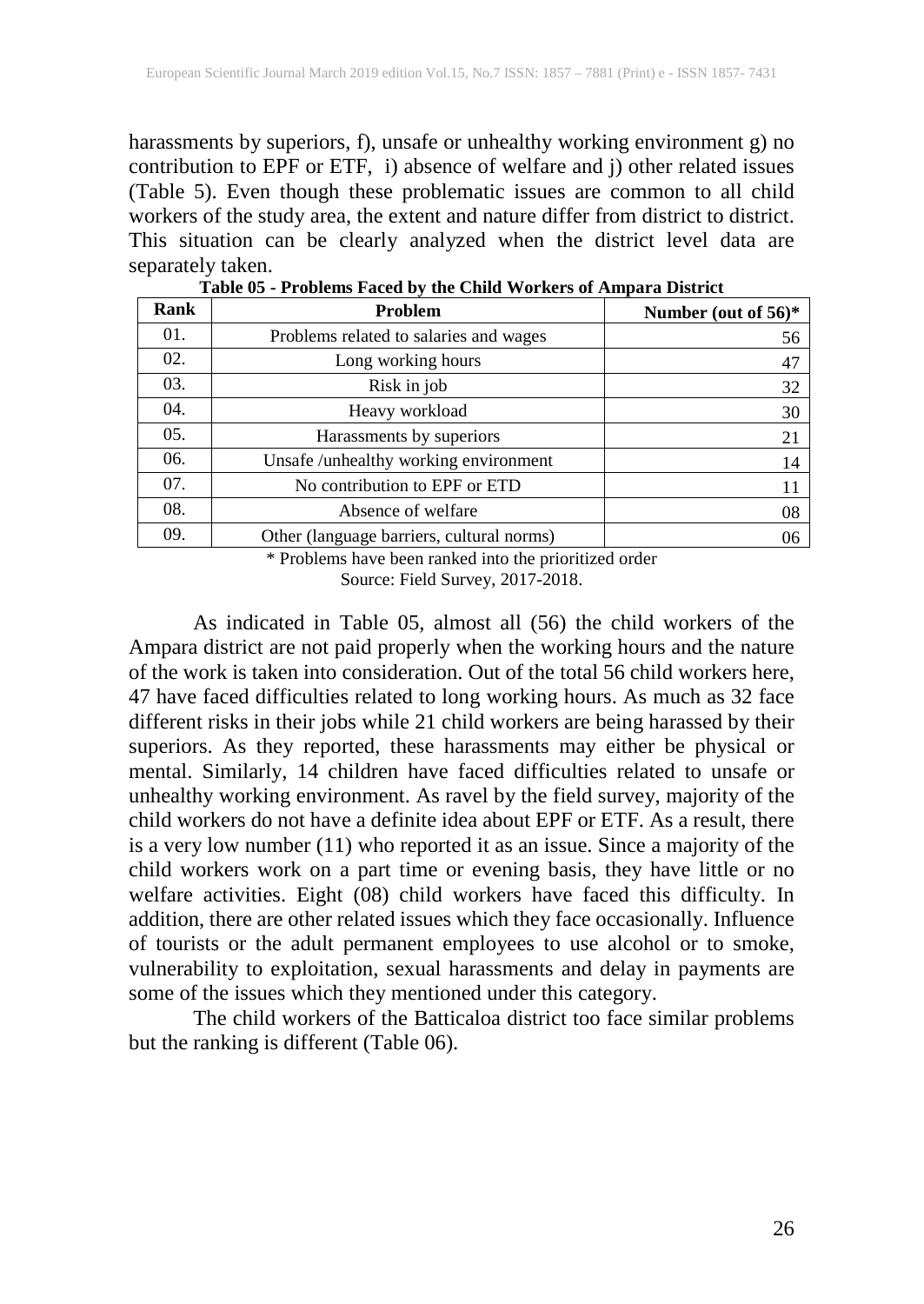| <b>Rank</b> | Problem                                        | Number (out of $40$ )* |
|-------------|------------------------------------------------|------------------------|
| 01.         | Heavy workload                                 | 34                     |
| 02.         | Problems related to salaries and wages         | 31                     |
| 03.         | Long working hours                             | 21                     |
| 04.         | Risk in job (risk of exposure to smoking etc.) | 12                     |
| 05.         | Unsafe /unhealthy working environment          | 11                     |
| 06.         | Harassments by superiors                       | 07                     |
| 07.         | No contribution to EPF or ETD                  | 05                     |
| 08.         | Absence of welfare                             | 04                     |
| 09.         | Other (language barriers, cultural norms)      | 02                     |

**Table 06 - Problems Faced by the Child Workers of Batticaloa District**

\* Problems have been ranked into the prioritized order Source: Field Survey, 2017-2018.

As shown in Table 06, there are several noticeable issues faced by the child workers of the Batticaloa district. The top ranked problematic issue has been created due to the heavy workloads. Out of the total 40 children, 34 have ranked this as the main issue. Long working hours is another problem for 21 child workers while 12 have faced difficulties due to risky nature of jobs. Accordingly, the number of child workers who work under unhealthy working environments is 10. Number of individuals who face other difficulties such as EPF or ETF issues, less welfare in the job and other related issues are least important.

When the problems faced by the child labourers of the Trincomalee district are analyzed, several noticeable factors are discernible (Table 07).

| Rank | Problem                                        | Number (out of $44$ )* |
|------|------------------------------------------------|------------------------|
| 01.  | Problems related to salaries and wages         | 40                     |
| 02.  | Heavy workload                                 | 34                     |
| 03.  | Long working hours                             | 18                     |
| 04.  | Risk in job (risk of exposure to smoking etc.) | 15                     |
| 05.  | Unsafe /unhealthy working environment          | 11                     |
| 06.  | Harassments by superiors                       | 02                     |
| 07.  | No contribution to EPF or ETD                  | 02                     |
| 08.  | Absence of welfare                             | 02                     |
| 09.  | Other (language barriers, cultural norms)      | 01                     |

**Table 07 - Problems Faced by the Child Workers of Trincomalee District**

\* Problems have been ranked into the prioritized order Source: Field Survey, 2017-2018.

Similarly in the Ampara district, the prominent problem of the Trincomalee district too is the issues related to less payment of wages and the number of children who faced this issue is 40. As much as 34 child workers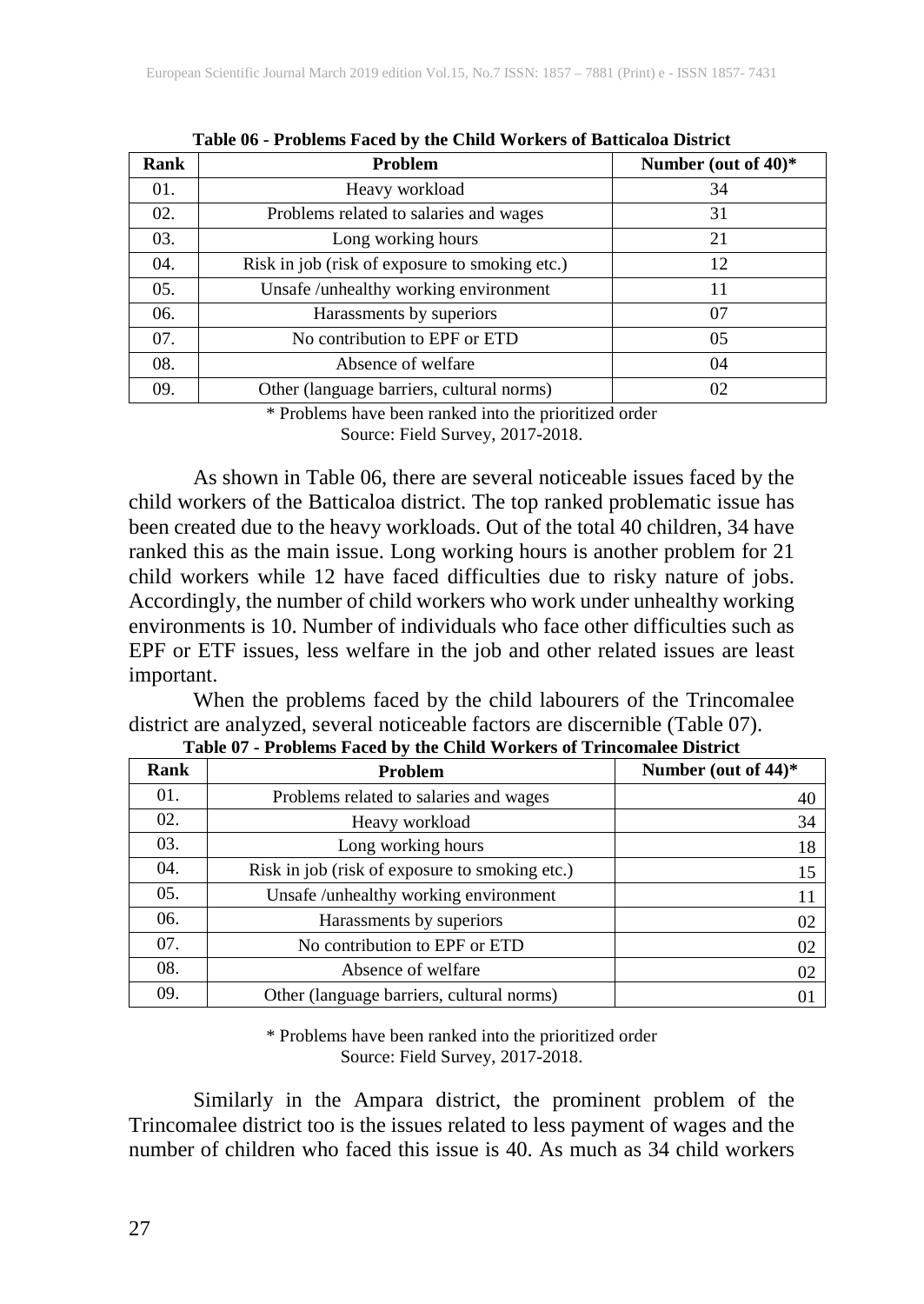have faced different difficulties related to the heavy workload. The number of child workers who work under unhealthy working environment is 11. Other problems such as harassments by superiors, absence of welfare in the jobs and other related problems that are faced by the children in the tourism industry of this district are insignificant and only 02 respondents have stated that hardly they have to face such difficulties.

Based on the percentage distribution, the issues and challenges faced by the child workers of the study area can be analyzed more critically. When the spatial distribution of the total number of child workers is considered, many noticeable features are discernible (Table 08).

| Problem             | Ampara* | $\% *$ | <b>Batticaloa</b> | $\frac{0}{6}$ * | <b>Trincomalee</b> | $\frac{0}{6}$ * |
|---------------------|---------|--------|-------------------|-----------------|--------------------|-----------------|
|                     | (Out of |        | (Out of           |                 |                    |                 |
|                     | 56)     |        | 40)               |                 |                    |                 |
| Problems related to | 56      | 100    | 31                | 77.5            | 40                 | 90.9            |
| salaries and wages  |         |        |                   |                 |                    |                 |
| Long working hours  | 47      | 83.9   | 21                | 52.5            | 18                 | 40.9            |
| Risk in job         | 32      | 57.14  | 12                | 30              | 15                 | 34              |
| Heavy workload      | 30      | 53.5   | 34                | 85              | 34                 | 77.2            |
| Harassments by      | 21      | 37.5   | 7                 | 17.5            | 2                  | 4.5             |
| superiors           |         |        |                   |                 |                    |                 |
| Unsafe/unhealthy    | 14      | 25     | 11                | 27.5            | 11                 | 25              |
| working environment |         |        |                   |                 |                    |                 |
| No contribution to  | 11      | 19.64  | 5                 | 12.5            | $\overline{2}$     | 4.5             |
| EPF or ETD          |         |        |                   |                 |                    |                 |
| Absence of welfare  | 8       | 14.2   | 21                | 52.5            | $\mathfrak{D}$     | 4.5             |
| Other               | 6       | 10.7   | 2                 | 5               |                    | 2.2             |

**Table 08 - Percentage Distribution of Issues and Challenges Faced by the Child Workers**

\* Percentages have been calculated based on the total number of respondents of each district Source: Field Survey, 2017-2018

When the percentage wise distribution of the problems and issues faced by the child workers are taken into account, 100 percent of the child workers i.e. the whole sample of the Ampara district do not receive proper payments. As opposed to this, all most all children who work in the tourism sector of other two districts do not face this difficulty. The relevant percentage values of the Batticaloa and Trincomalee districts in this regard are 77.5% and 90.9% which is also a large majority. Almost 83.9% of the Ampara district severely faces the issue of long working hours. But only 52.5% and 40.9% child workers (nearly a half of the sample) of the Batticaloa and Trincomalee districts face this problem. The most problematic issue of these two districts is the heavy work load which has to be completed during their working hours. The percentage values of these issues are 85% and 77.2%. A significant proportion i.e. 53.5% of child workers of the Ampara district faces this difficulty. When the other issues such as harassments by superiors, unsafe or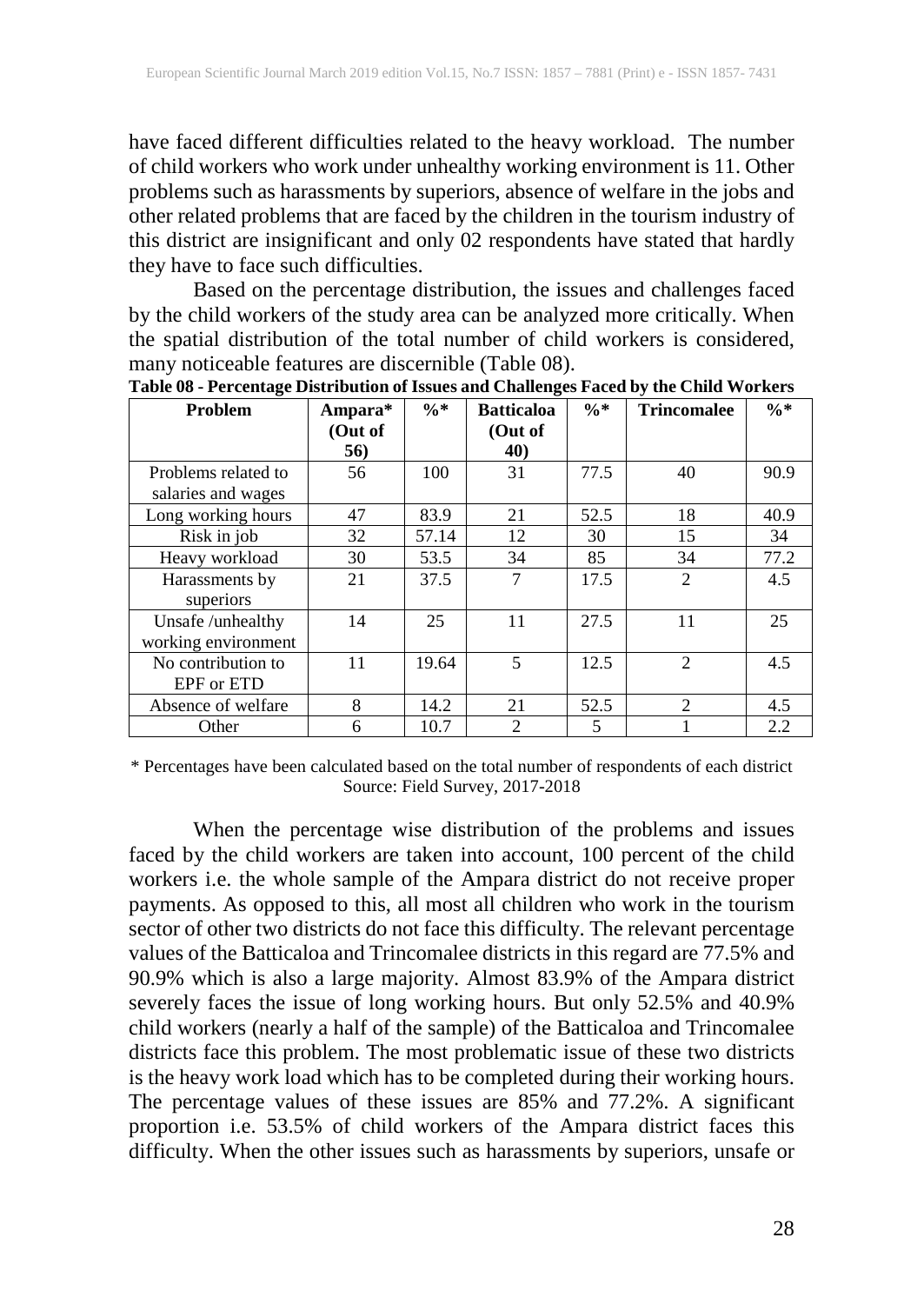unhealthy working environment, nonpayment of EPF or ETF, absence of welfare in the job and other related issues too are analyzed, spatial variations are clearly discernible.

#### **Problems Faced by the Business Community**

As discussed above, there are many issues and challenges faced by the child workers of the three districts of the study area. Due to different reasons, the business community of the study area too has faced several difficulties and problems when children are employed in different employment. As revealed by the different interviews and group discussions conducted with the tourism related business community of the study area, there are several issues related to the overall labour utilization (child and adult). Among them, following are noteworthy. Most of the tourism related employment of the Eastern Tourism Region are temporary and casual. People who engage in different jobs have been recruited only for a four to five month period which is the peak season of the tourism industry of the region. Due to this nature of employment and the tourism industry of the region, they receive fringe benefits along with comparatively low tips and service charges. Ultimately, their take home salary is very low. This results in a fluctuation between the high and low season. On the other hand they do not receive a fix income instead a fluctuated. Due all these reasons, skilled and educated employees are reluctant to continue in tourism related jobs in this region. This has created a vacuum and a scarcity in the labour market in the tourism sector of the Eastern Tourism Region. To fill this vacuum, the business community of this region has identified child labour as an option. But employing children is against the labour law of the country. As a result of that, they have no legal permit to employing children in their businesses. As reveled by the field survey, the common issues and challenges faced by the business community in the study area can be summarized as shown in Table 09.

| <b>Issue</b>                  | -<br>Ampara<br>(out of 19) | <b>Batticaloa</b><br>(out of $16$ ) | <b>Trincomalee</b><br>(out of 15) |
|-------------------------------|----------------------------|-------------------------------------|-----------------------------------|
| Poor attendance               | 18                         | 14                                  | 13                                |
| Carelessness                  | 14                         | 09                                  | 11                                |
| No responsibility on the work | 17                         | 11                                  | 10                                |
| Unnecessary connections with  | 04                         | 01                                  | 00                                |
| guests                        |                            |                                     |                                   |
| Demand of high salaries       | 17                         | 14                                  | 13                                |
| Thefts of valuable items      | 02                         | 01                                  | 01                                |
| Ready to work on daytime only | 12                         | 07                                  | 09                                |
| Less adaptation               | 11                         | 10                                  | 06                                |
| Illiteracy                    | 17                         | 14                                  | 13                                |
| Less language knowhow         | 15                         | 14                                  | 13                                |

**Table 09 - Common Issues and Challenges Faced by the Business Community**

Source: Field Survey, 2017-2018.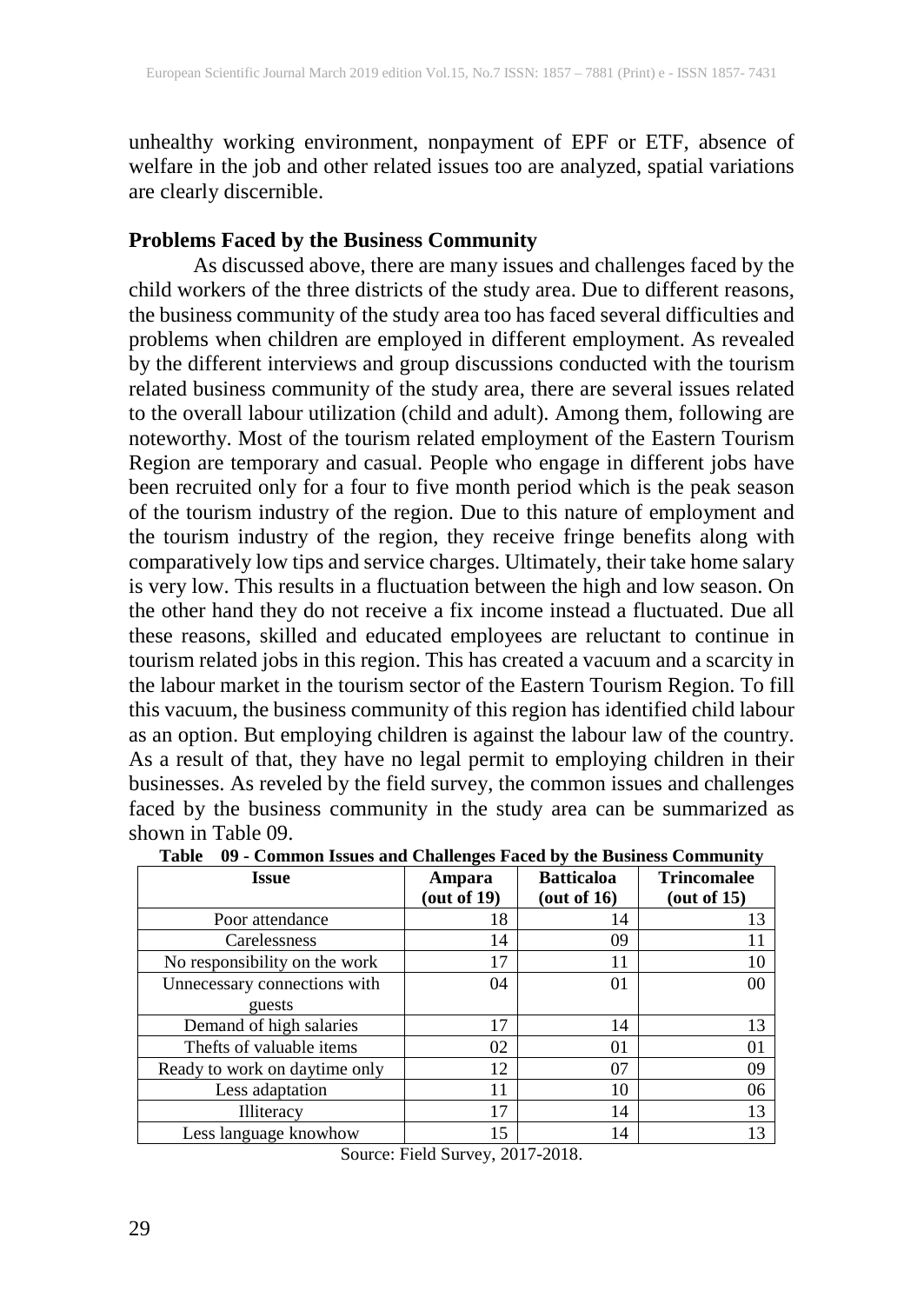As indicated in Table 09, it is clearly apparent that poor attendance, carelessness, no responsibility on the work, demanding high salaries, ready to work on daytime only, less adaptation, illiteracy and the less language knowhow are the most noticeable issues faced by the business community. When the spatial diversity of these issues is considered, certain conclusions can be drawn. The most problematic issue faced by the business community of all three districts is poor attendance of the child workers as reported by 18, 14 and 13 business people by the Ampara, Batticaloa and Trincomalee districts respectively.

All most all business men (17, 14 and 13 of each district) face two main issues viz. the demand of high salaries and illiteracy among the child workers. The readiness to work only during the day time too is a common issue to all the business men of the study area. Out of the total number of respondents 12 in the Ampara, 07 in the Batticaloa and 09 in the Trincomalee districts are faced with this issue. On the other hand, poor adaptability of child workers to the tasks involved is further problematic issues of the business community. Almost 11, 10 and 06 respondents of Ampara, Batticalo and Trincomalee districts district face this issue. As a result, the business community has to train the child workers over and over again which has adverse effects on the profits of their businesses. Theft of valuable items either of tourists or of the place of work is the issue which is faced by the least number of business men. Thus, these ongoing issues faced by the business community of the study area make the labour scarcity of the region a problem of notable dimension.

#### **Conclusion**

The spatial issues and challenges of child labour utilization in the tourism industry of the Eastern Tourism Region of Sri Lanka have been analyzed under two main themes.

The overall nature of the child labour utilization of the study area can be treated under several sub headings such as the background, the existing nature, types of work, the different reasons that impact on the selection of an employment and the socio economic background of child workers. The focal attention of this study was to analyze the issues and challenges of the utilization of child labour in the tourism industry of the Eastern Tourism Region. This was discussed under two main themes such as the different issues and challenges faced by child labourers and the business community of the study area. As revealed by the field survey, a large majority of the children (82.1%) who have been employed in the tourism industry of the study area is in the age group 15 to 17 years. According to the gender composition, a least number (02) of female child workers have been engaged and that too as staff of communications and internet cafes. This situation has been created by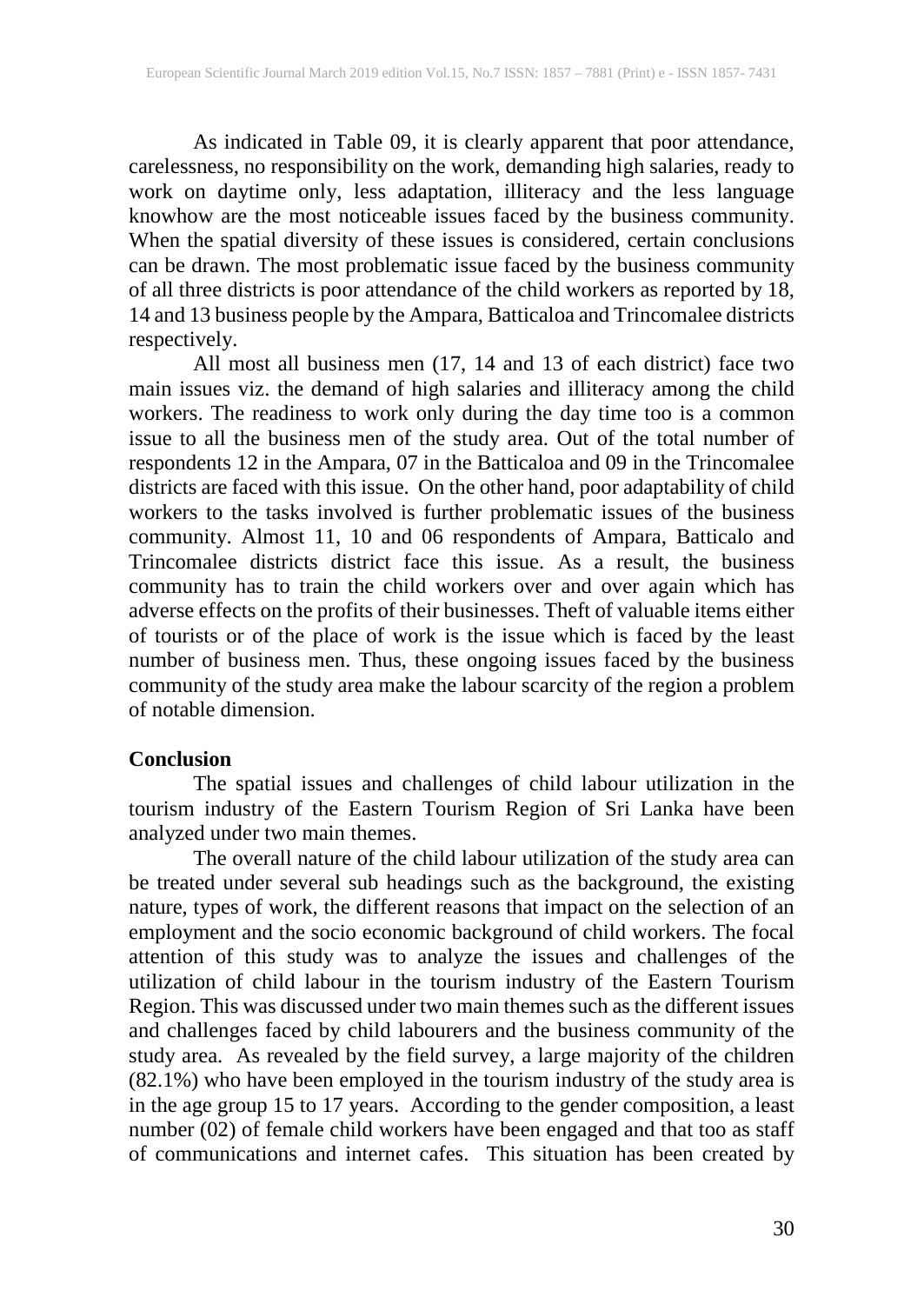cultural norms of the Tamil and Muslim communities, which form a substantial problem of the overall community. The percentage of Tamil child workers (42.1%) of the region outnumbered Sinhala (23.6%) and Muslim (34.3%). The respondents of the study area belong to different levels of education. Majority of them had studied up to the G.C.E. Ordinary Level examination. The overall level of education of the child workers of the Ampara district is higher than of the other two districts. This situation can be further elaborated when the number of respondents who are illiterate is considered. Only 02 child workers of the Ampara district are illiterate and the Batticaloa and Trincomalle districts report 06 by each which ultimately accounts for a total of 14.

Different areas of employment in which the child workers have been employed can be categorized into two categories viz. hotel sector employments and tourism related employment. A large majority (41 child labourers) of all three districts have being employed in the janitorial or sanitary sector. When the district wise spatial distribution of child labour employment is taken into account, janitorial or sanitary sector of all three districts reports highest. Employing of children in tourism related employment is more common and higher in the Ampara district. But it is not so prominent in the other two districts. When the two different employment sectors are taken into account as a whole, tourism related employment out number hotel related employments.

According the economic status of the child workers, the usual monthly income levels vary between Rs. 3,000 to 15,000. Even though there are many discrepancies in the income, the child laboures who have been employed on a full time basis receive a higher income than those who work in the evening or on a part time basis. The majority of these who receive a lower income are engaged in jobs such as the watchers at tourist attractions and vehicle parks, assistants in construction sites, cleaners, sanitary labourers, janitors and vendors. When the different levels of income of these child workers are considered, it is clearly evident that the number of child workers who earn a low income decreases when the level of income is increased. It was a noticeable fact that, in all the districts child workers are mainly engaged as part time workers especially on weekends, holidays and evenings. The number of children who work on a permanent basis is not significant. Out of the total child workers only 11.4% work on a full time basis while 88.6% work part time. The most prominent aspect in this regard is that a majority of child labourers of the study area, work while schooling. According to the field survey, different reasons have impacted on the selection of an employment linked to tourism. Among them, the economic burdens and domestic hardships, pressure from the parents, personal decisions such as readiness to find a job and influence made by friends and peers were prominent. In all the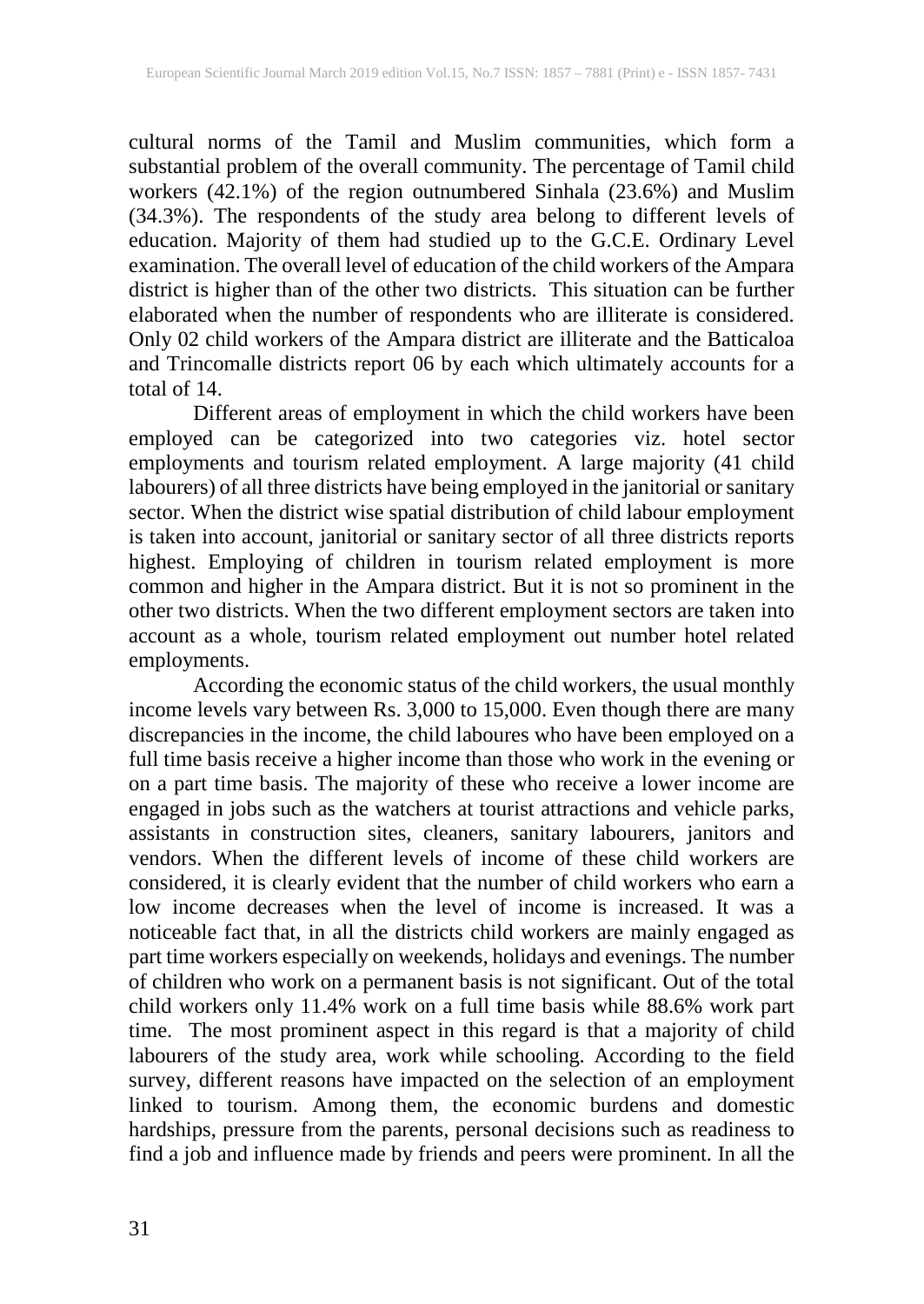districts surveyed, the major reason which impacted on the selection of this field is the readiness to find a job. It was also noticed that, a large majority (24) have selected a tourism related employment due to the economic burdens or hardships at homes, need to earn money for personal use, willingness to engage in the family business and influence made by the friends and peers, the lucrative nature of the tourism industry. The opportunity to mingle with tourists is the other reason.

Child workers of the study area spend the income earned from tourism related employments in different ways. As much as 41.4% spend their income to buy the daily needs of the family. But there are differences when the spatial data at district level is concerned. Though they spend their income for different purposes such as purchasing books and stationery for the education, contributing to the family expenses, on pleasure and entertainment activities and purchasing household items, many of them hardly save any money.

Even though tourism related employment in the study area have contributed for the economic betterment of the children and their families and the business community in different ways, many issues and challenges could be observed. These issues and challenges could be categorized into two categories viz. the issues faced by the child workers and the problems faced by the business communities.

Among the different problems faced by these child workers those related to salaries and wages, long working hours, risk involved in the work place, heavy work lords, harassments by superiors, unsafe or unhealthy working environment, no contribution to EPF or ETD, absence of welfare in the work place and other related issues are noteworthy.

Low wages is the most adverse issue among all them. When the percentage wise distribution of the problems and issues faced by the child workers are taken into account, 100 percent of the child workers (that is the whole sample of the Ampara district) do not receive proper wages. But most children who work in the tourism sector of the other two districts do not face this difficulty. A highest number of child workers of these districts too face this issue to this extent. The relevant percentage values in the Batticaloa and Trincomalee districts are as heavy as 77.5% and 90.9% which is also a large majority though not 100%. An 83.9% of the Ampara district child workers severely face the issue of long working hours. Only 52.5% and 40.9% child workers of the Batticaloa and Trincomalee districts face this identical problem. One of the most problematic issues of these two districts is the heavy work load which has to be completed during their short working hours.

Even though the extent is different, the business community of the study area too has faced several difficulties related to the use of child labour in their businesses. Due to different reasons there is a dearth of skilled and educated human resource suitable for employ in the tourism establishments of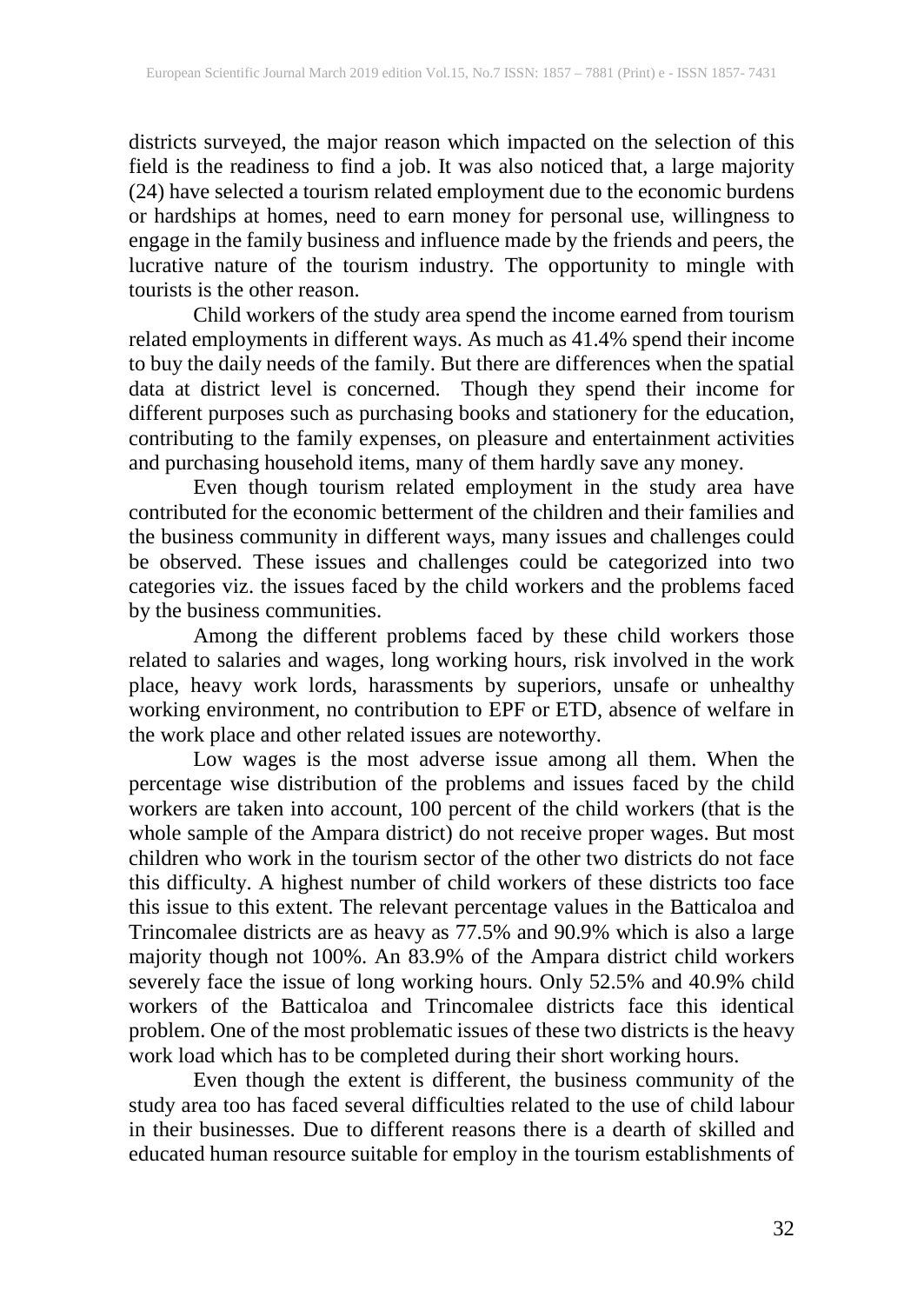this region. Child labour has been identified by them as a fine remedy, but has no legal permit to employing children in their business. How ever, the common issues which the business community of the study area face are the poor attendance, lack of diligence and responsibility in their work, demand for high wages, their readiness to work during the daytime only, less adaptation, illiteracy and the poor proficiency in language usage especially in English which is a sine quo non in tourist related activities, especially when dealing with foreign tourists. Among them, the most problematic issue faced by the business community of all three districts is poor attendance of the child workers. It was also noticed that, the readiness to work only in the day time too is a common issue. Theft of valuable items either of tourists or the place of work is the issue which is faced by a least number of business men. How ever the ultimate impact of all the problems above is the labour scarcity in the tourism industry of the region.

### **References:**

- 1. Das, S. and Sing, A.K. (2016) "Socio Economic Condition of Child Labour Working in Hotel Industry of Barak Valley in Assam: A Study", Pezzottaite Journals, Vol. 05 (02), Kashmir, India.
- 2. Hagedoorn, E. (2013) "Child Labour and Tourism; How Travel Companies Can Reduce Child Labour in Tourism Destinations", Occasional Paper 25 for the ICRT, Durham, United Kingdom.
- 3. International Labor Organization, (2012) Tackling Child Labour: From Commitment to Action; International Programme on the Elimination of Child Labor (IPEC), Vol. 01 (14), Geneva, Switzerland.
- 4. International Labour Organization, (2007) Eliminating Child Labour; Guides for Employers, Geneva, Switzerland.
- 5. Kanbargi, R. (1991) Child Labour in Indian Subcontinent: Dimensions and Implications, Sage Publication, New Delhi, India.
- 6. Kannan, R. (2007) Rescuing Child Laborers from Homes and Hotels, Retrieved from, http://www.thehindu. com/2007/10/09/stories/2007100961020400.htm.
- 7. Luwaga, J. (2005) Child Labour and Scholastic Retardation: A Thematic Analysis of the 1999 Survey of Activities of Young People in South Africa, MA Thesis in Demography, University of Pretoria, South Africa.
- 8. Ministry of Labour Relations and Productivity Promotion, (2016) Sri Lanka's Roadmap 2016 on the Worst Forms of Child Labour From Commitment to Action, Colombo, Sri Lanka.
- 9. Nagar, N. and Roy, B. (2016) "A Critical Analysis Of Child Labour In India", International Journal of Current Research in Multidisciplinary, Vol. 01 (05).